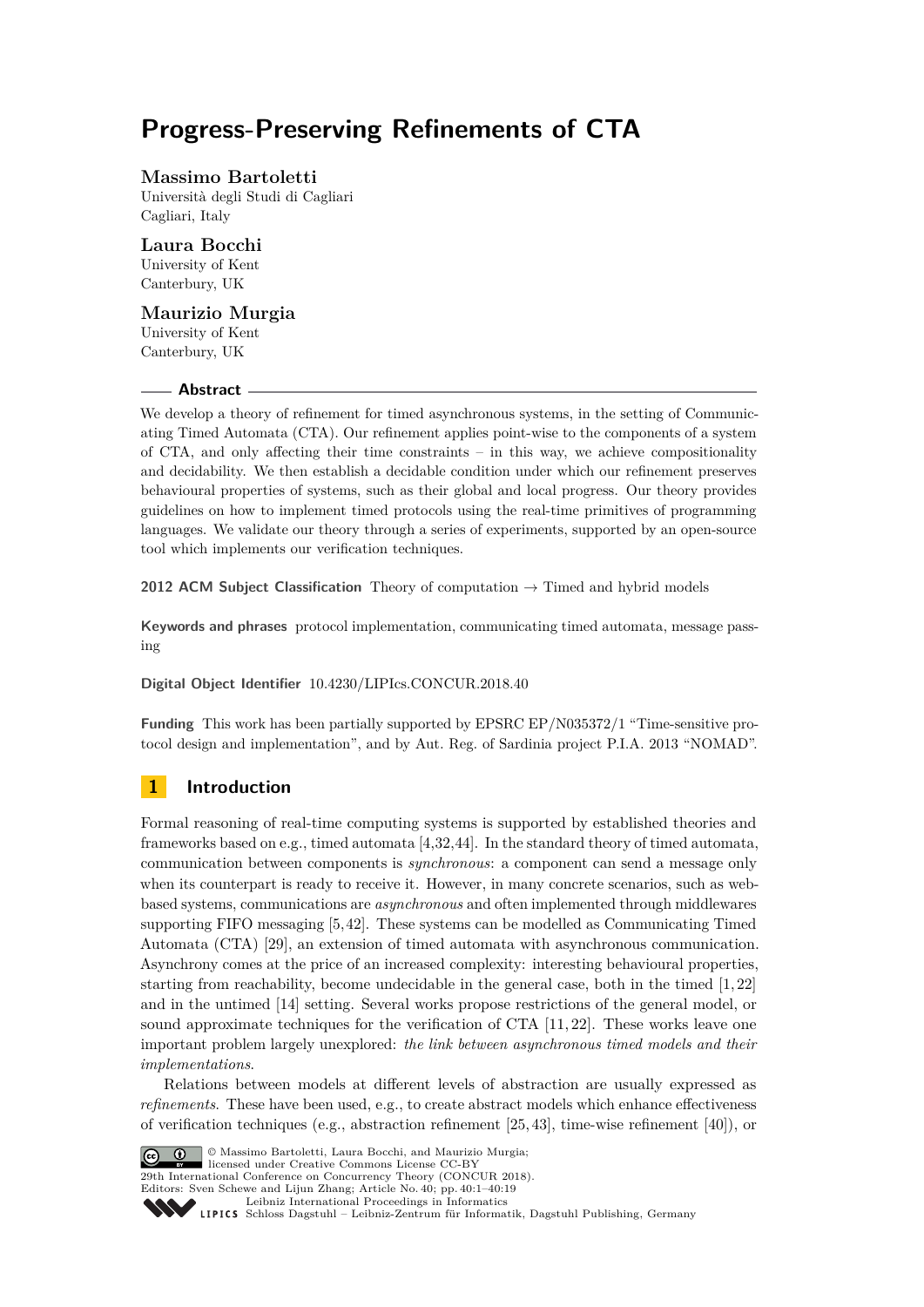### **40:2 Progress-Preserving Refinements of CTA**

to concretize abstract models into implementations [\[21,](#page-17-4) [23\]](#page-17-5). Existing notions of refinement between timed models are based on *synchronous* communications [\[7,](#page-16-3)[17,](#page-17-6)[26,](#page-17-7)[33\]](#page-18-7). Asynchronous refinement has been investigated in the *untimed* setting, under the name of subtyping between session types [\[8,](#page-16-4) [20,](#page-17-8) [24,](#page-17-9) [34](#page-18-8)[–36\]](#page-18-9). To our knowledge, no notion of refinement has been yet investigated in the *asynchronous timed* setting. The only work that studies a notion close to that of refinement is [\[12\]](#page-17-10), which focusses on the relation between timed multiparty session types and their implementations (processes in an extended  $\pi$ -calculus). The work in [\[12\]](#page-17-10) has two main limitations. First, their model is not as general as CTA: in particular, it does not allow states with both sending and receiving outgoing transitions (so-called *mixed states*). Mixed states are crucial to capture common programming patterns like *timeouts* [\[38\]](#page-18-10) (e.g. a server waiting for a message that sends a timeout notification after a deadline). Some programming languages provide specific primitives to express timeouts, e.g. the receive/after construct of Erlang [\[6\]](#page-16-5). The second limitation of [\[12\]](#page-17-10) is that its calculus is very simple (actions are statically set to happen at precise points in time), and cannot express common real-world blocking receive primitives (with or without timeout) that listen on a channel until a message is available.

To be usable in practice, a theory of refinements should support real-world programming patterns (e.g., timeouts *à la* Erlang) and primitives, and feature *decidable* notions of refinement. Further, refinement should be *compositional* (i.e. a system can be refined by refining its single components, independently), and preserve desirable properties (e.g., progress) of the system being refined. These goals contrast with the fact that, in general (e.g. when refinements may arbitrarily alter the interaction structures) establishing if an *asynchronous* FIFO-based communication model is a refinement of another is *undecidable*, even in the untimed setting [\[15,](#page-17-11) [30\]](#page-18-11). Therefore, when defining an asynchronous refinement, a loss of generality is necessary to preserve decidability.

### **Contributions**

We develop a theory of asynchronous timed refinement for CTA. Our main purpose is to study preservation of behavioural properties under refinement, focussing on two aspects: *timed behaviour* and *progress*. The former kind of preservation, akin timed similarity [\[18\]](#page-17-12), ensures that the observable behaviour of the concrete system can be simulated by the abstract system. The latter requires that refinement does not introduce deadlocks, either *globally* (i.e., the whole system gets stuck), or *locally* (i.e., a single CTA gets stuck, although the whole system may still proceed).

**Refinement.** We introduce a new refinement relation, which is decidable and compositional, so enabling modular development of systems of CTA. Our refinement is *structure preserving*, i.e. it may only affect time constraints: refinements can only restrict them; further, for receive actions, refinements must preserve the deadline of the original constraint (i.e., the receiving component must be ready to receive until the very last moment allowed of the original constraint). This way of refining receive actions, and structure preservation, are key to obtain decidability and other positive results. Furthermore, structure preservation reflects the common practice of implementing a model: starting from a specification (represented as a system of CTA), one derives an implementation by following the interaction structure of the CTA, and by adjusting the timings of actions as needed, depending on implementation-related time constraints, and on the programming primitives one wants to use for each action (e.g., blocking/unblocking, with/without timeout). We illustrate in Section [6](#page-13-0) how to exploit our theory in practice, to implement progress-preserving timed protocols in Go.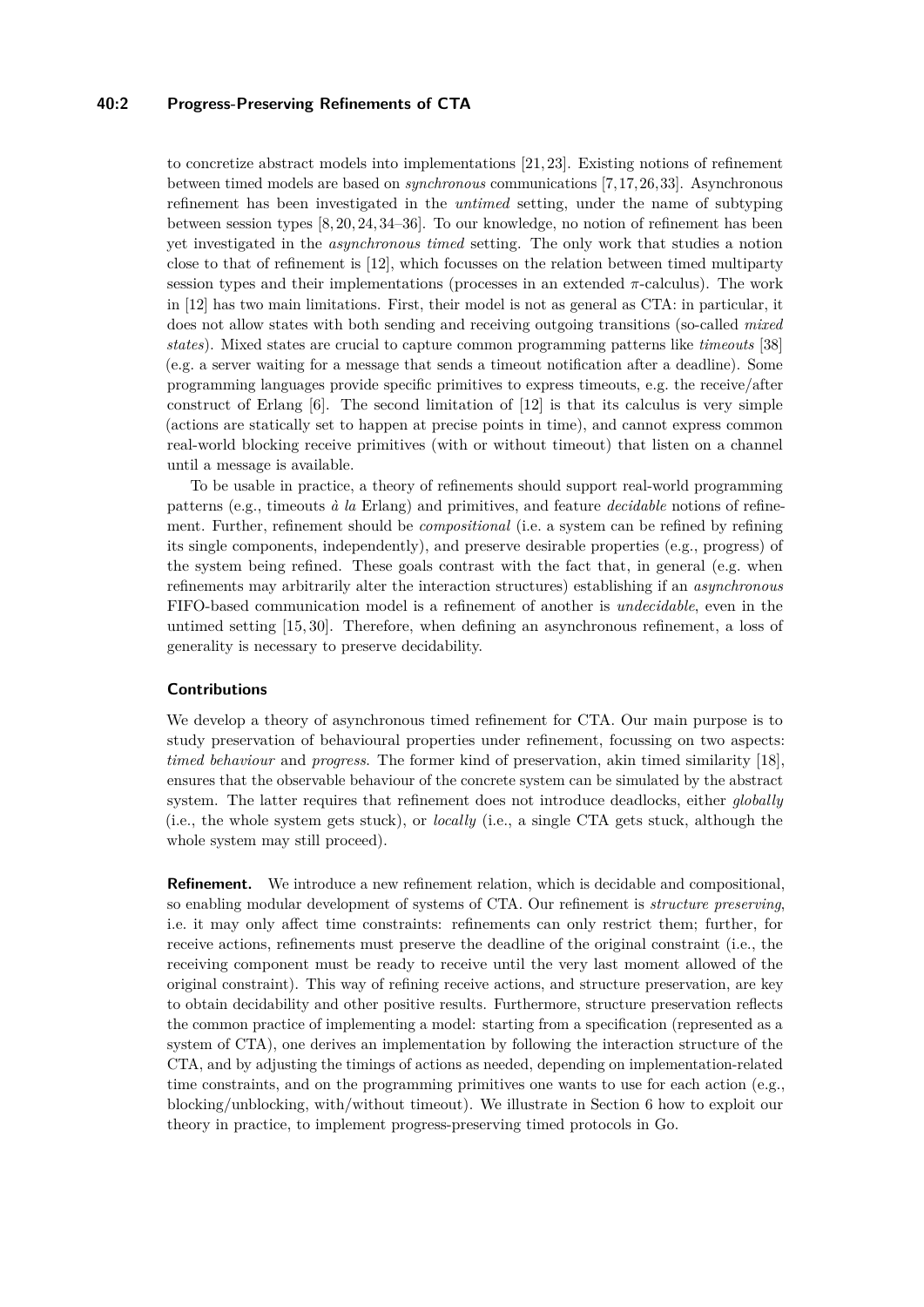#### **M. Bartoletti, L. Bocchi, and M. Murgia 20.3 10.3 40:3**

**Positive and negative results.** Our main positive result (Theorem [26\)](#page-11-0) is a decidable condition called *Locally Latest-Enabled Send Preservation* (LLESP) ensuring preservation of timed behaviour, global and local progress under our refinement. Our refinement and the LLESP condition naturally apply to most of the case studies found in literature (Section [4\)](#page-10-0) In Section [6](#page-13-0) we show how our tool and results can be used to guide the implementation of timed protocols with the Go programming language. We also considered other refinement strategies: (i) arbitrary restriction of constraints of send and receive actions (similarly to [\[12\]](#page-17-10)), and (ii) asymmetric restriction where constraints of send actions may be restricted, and those of receive actions may be relaxed (this is the natural timed extension of the subtyping relation in [\[24\]](#page-17-9)). Besides being relevant in literature, (i) and (ii) reflect common programming practices: (i) caters for e.g. non-blocking receive with constraint reduced to an arbitrary point in the model's guard, and (ii) caters e.g. for blocking receive without timeouts. For (i) and (ii) we only have negative results, even when LLESP holds, and if mixed states are forbidden (Fact [27\)](#page-11-1). Our negative results have a practical relevance on their own: they establish that if you implement a CTA as described above, you have no guarantees of behaviour/progress preservation.

**A new semantics for CTA.** The original semantics for CTA [\[29\]](#page-18-3) was introduced for studying decidability issues for timed languages. To achieve such goals, [\[29\]](#page-18-3) adopts the usual languagebased approach of computability theory: (1) it always allows time to elapse, even when this prevents the system from performing any available action, and (2) it rules out "bad" executions *a posteriori*, e.g. only keeping executions that end in final states. Consider, for example, the following two CTA:

$$
\mathsf{A}_{\mathsf{s}}:\quad \mathcal{A}_{\mathsf{g}}\longrightarrow \textnormal{grad}(x\leq 2)\quad \mathsf{A}_{\mathsf{r}}:\quad \mathcal{A}_{\mathsf{r}}:\quad \mathcal{A}_{\mathsf{g}}\longrightarrow \textnormal{grad}(y\leq 3)\quad \mathsf{g}_{\mathsf{f}}\longrightarrow \textnormal{grad}(y\leq 3)\quad \mathsf{g}_{\mathsf{f}}\longrightarrow \textnormal{grad}(y\leq 3)\quad \mathsf{g}_{\mathsf{f}}\longrightarrow \textnormal{grad}(y\leq 3)\quad \mathsf{g}_{\mathsf{f}}\longrightarrow \textnormal{grad}(y\leq 3)\quad \mathsf{d}_{\mathsf{f}}\longrightarrow \textnormal{grad}(y\leq 3)\quad \mathsf{d}_{\mathsf{f}}\longrightarrow \textnormal{grad}(y\leq 3)\quad \mathsf{grad}(y\leq 3)\quad \mathsf{grad}(y\leq 3)\quad \mathsf{grad}(y\leq 3)\quad \mathsf{grad}(y\leq 3)\quad \mathsf{grad}(y\leq 3)\quad \mathsf{grad}(y\leq 3)\quad \mathsf{grad}(y\leq 3)\quad \mathsf{grad}(y\leq 3)\quad \mathsf{grad}(y\leq 3)\quad \mathsf{grad}(y\leq 3)\quad \mathsf{grad}(y\leq 3)\quad \mathsf{grad}(y\leq 3)\quad \mathsf{grad}(y\leq 3)\quad \mathsf{grad}(y\leq 3)\quad \mathsf{grad}(y\leq 3)\quad \mathsf{grad}(y\leq 3)\quad \mathsf{grad}(y\leq 3)\quad \mathsf{grad}(y\leq 3)\quad \mathsf{grad}(y\leq 3)\quad \mathsf{grad}(y\leq 3)\quad \mathsf{grad}(y\leq 3)\quad \mathsf{grad}(y\leq 3)\quad \mathsf{grad}(y\leq 3)\quad \mathsf{grad}(y\leq 3)\quad \mathsf{grad}(y\leq 3)\quad \mathsf{grad}(y\leq 3)\quad \mathsf{grad}(y\leq 3)\quad \mathsf{grad}(y\leq 3)\quad \mathsf{grad}(y\leq 3)\quad \mathsf{grad}(y\leq 3)\quad \mathsf{grad}(y\leq 3)\quad \mathsf{grad}(y\leq 3)\quad \mathsf{grad}(y\leq 3)\quad \mathsf{grad}(y\leq 3)\quad \mathsf{grad}(y\leq 3)\quad \mathsf{grad
$$

The CTA  $A_s$  models a sender **s** who wants to deliver a message *a* to a receiver **r**. The guard  $x \leq 2$  is a time constraint, stating that the message must be sent within 2 time units. The receiver wants to read the message *a* from s within 3 time units. In [\[29\]](#page-18-3), a possible (partial) computation of the system  $(A_s, A_r)$  would be the following:

$$
\gamma_0 = ((q_0, q'_0), (\varepsilon, \varepsilon), \{x, y \mapsto 0\}) \stackrel{5}{\longrightarrow} ((q_0, q'_0), (\varepsilon, \varepsilon), \{x, y \mapsto 5\})
$$

The tuple  $\gamma_0$  at the LHS of the arrow is the initial *configuration* of the system, where both CTA are in their initial states; the pair  $(\varepsilon, \varepsilon)$  means that the communication queues between r and s are empty; the last component means that the clocks *x* and *y* are set to 0. The label on the arrow represents a delay of 5 time units. This computation does *not* correspond to a reasonable behaviour of the protocol: we would expect the send action to be performed *before* the deadline expires.

To capture this intuition, we introduce a semantics of CTA, requiring that the elapsing of time does not disable the send action in  $A_s$ . Namely, we can procrastinate the send for 2 time units; then, time cannot delay further, and the only possible action is the send:

$$
\gamma_0 \xrightarrow{\quad 2 \quad} ((q_0, q'_0), (\varepsilon, \varepsilon), \{x, y \mapsto 2\}) \xrightarrow{\text{sr}: a} ((q_1, q'_0), (a, \varepsilon), \{x, y \mapsto 2\})
$$

We prove (Theorem [7\)](#page-7-0) that our semantics enjoys a form of *persistency*: if at least one receive action is guaranteed to be enabled in the future (i.e. a message is ready in its queue and its time constraint is satisfiable now or at some point in the future) then time passing preserves at least one of these guaranteed actions. Instead, time passing can disable all send actions, but *only if* it preserves at least one guaranteed receive.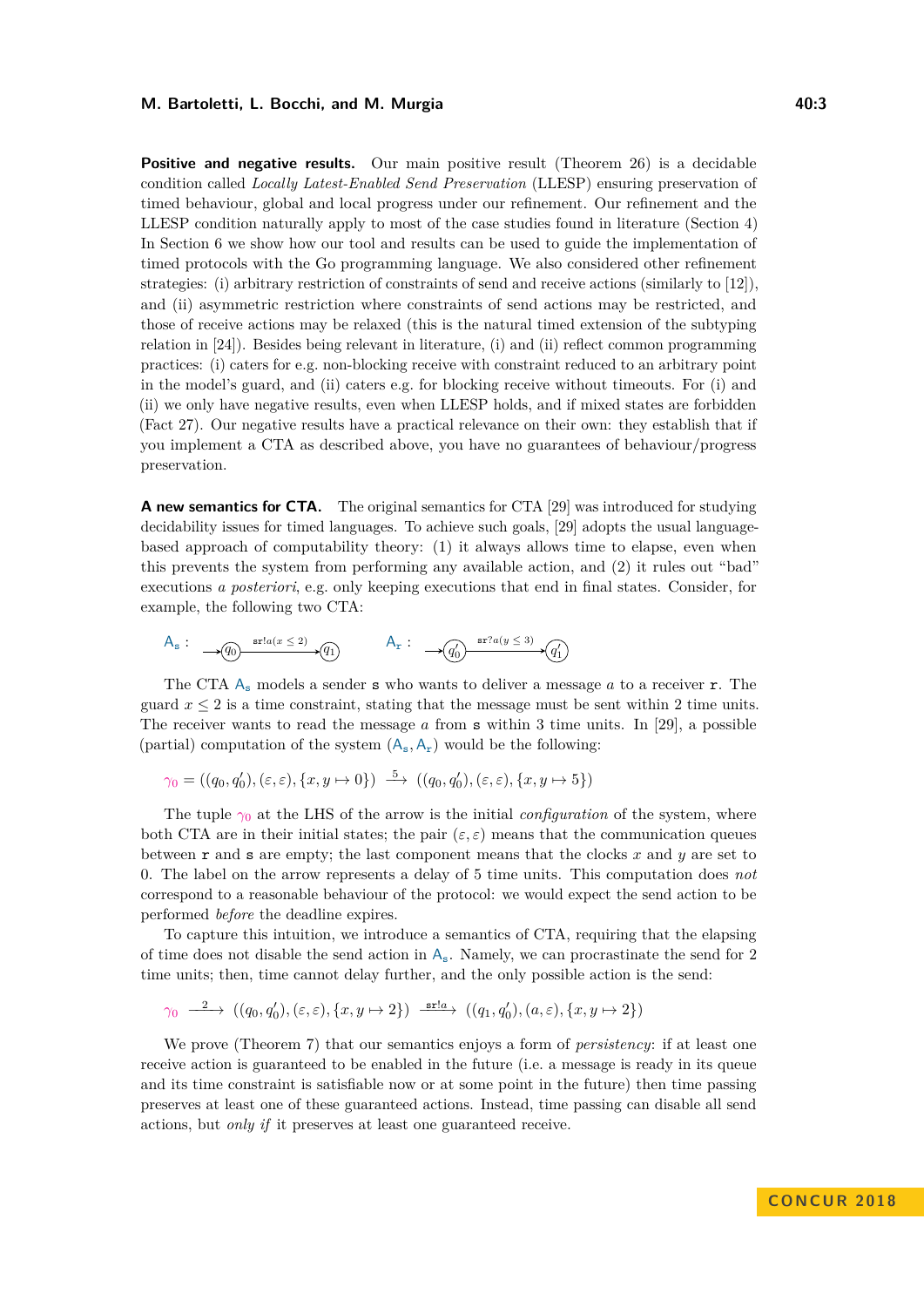<span id="page-3-0"></span>

**Figure 1** The receive/after pattern of Erlang (left), and the corresponding CTA (right).

It is well known that language-based approaches are not well suited to deal with concurrency issues like those addressed in this paper. To see this, consider the following CTA, where the states with a double circle are accepting:

$$
\xrightarrow{A_p} (q_0) \xrightarrow{pq!a(y \leq 1)} (q_1) \xrightarrow{A_q} (p_0) \xrightarrow{pq?a(x \leq 1)} (p_1) \xrightarrow{A'_p} (q_0) \xrightarrow{pq!a(y \leq 2)} (q_1)
$$

The systems  $S = (A_p, A_q)$  and  $S' = (A'_p, A_q)$  accept the same language, namely  $t_0$  pq!*a*  $t_1$  pq?*a*  $t_2$ with  $t_0 + t_1 \leq 1$  and  $t_2 \in \mathbb{R}_{>0}$ . So, the language-based approach does not capture a fundamental difference between *S* and *S*<sup>'</sup>: *S* enjoys progress, while *S*<sup>'</sup> does not. Our approach to defining CTA semantics provides us with a natural way to reason on standard properties of protocols like progress, and to compare behaviours using e.g., (bi)simulation.

Our semantics allows for CTA with mixed states, by extending the one in [\[11\]](#page-17-2) (where, instead, mixed states are forbidden). As said above, mixed states enable useful programming patterns. Consider e.g. the code snippet in Figure [1](#page-3-0) (left), showing a typical use of the receive/after construct in Erlang. The snippet attempts to receive a message matching one of the patterns  $\{s, a_i\}, \ldots, \{s, a_k\}$ , where s represents the identifier of the sender, and  $a_1, \ldots, a_k$  are the message labels. If no such message arrives within 10 ms, then the process in the after branch is executed, sending immediately a message b to process p. This behaviour can be modelled by the CTA in Figure [1](#page-3-0) (right), where  $q_0$  is mixed. Our semantics properly models the intended behaviour of timeouts.

**Urgency.** Another practical aspect that is not well captured by the existing semantics of CTA [\[11,](#page-17-2) [29\]](#page-18-3) is *urgency*. Indeed, while in known semantics receive actions can be deferred, the receive primitives of mainstream programming languages unblock as soon as the expected message is available. These primitives include the non-blocking (resp. blocking) WaitFreeReadQueue.read() (resp. WaitFreeReadQueue.waitForData()) of Real-Time Java [\[16\]](#page-17-13), and receive...after in Erlang, just to mention some. Analysing a system only on the basis of a non-urgent semantics may result in an inconsistence between the behaviour of the model and that of its implementation. To correctly characterise urgent behaviour, we introduce a second semantics (Definition [28\)](#page-12-0), that is *urgent* in what it forces receive actions as soon as the expected message is available. Theorem [29](#page-12-1) shows that the urgent semantics preserves the behaviour of the non-urgent. However, the urgent semantics does *not* enjoy the preservation results of Theorem [26.](#page-11-0) Still, it is possible to obtain preservation under refinement by combining Theorem [26](#page-11-0) with Theorem [33.](#page-13-1) More specifically, the latter ensures that, if a system of CTA enjoys progress in the non-urgent semantics, then it will also enjoy progress in the urgent one, under a minor and common assumption on the syntax of time constraints. So, one can use Theorem [26](#page-11-0) to obtain a progress-preserving refinement (in the non-urgent semantics), and then lift the preservation result to the urgent semantics through Theorem [33.](#page-13-1) Overall, our theory suggests that, despite the differences between semantics of CTA and programming languages, verification techniques based on CTA can be helpful for implementing distributed timed programs.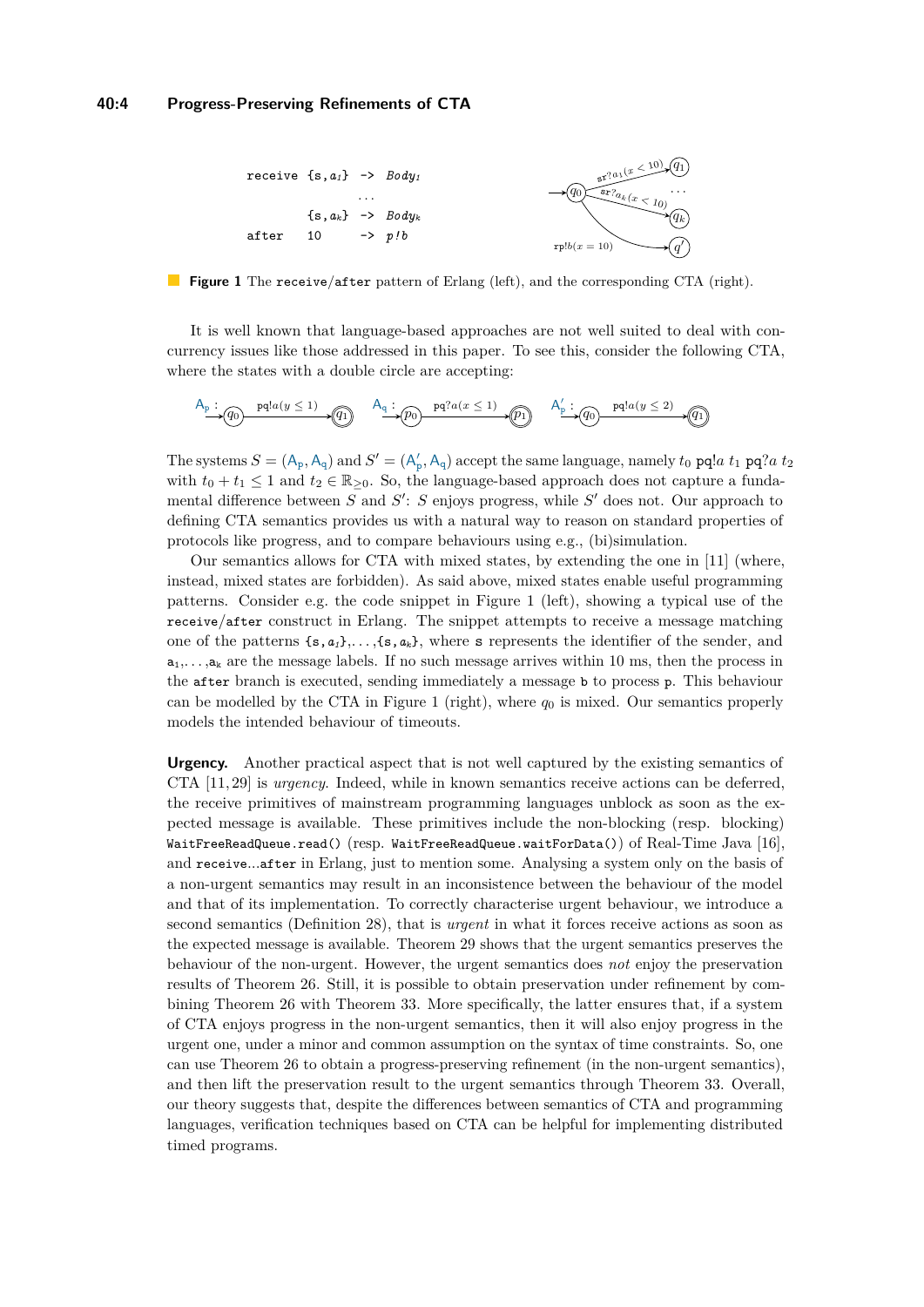**Artifact and experiments.** We validate our approach through a suite of use cases, which we analyse through a tool we have developed to experiment with our theory ([https://github.](https://github.com/cta-refinement) [com/cta-refinement](https://github.com/cta-refinement)). The suite includes real-world use cases, like e.g. SMTP [\[41\]](#page-18-12) and Ford Credit web portal [\[39\]](#page-18-13). Experimentation shows that for each use case we can find a refinement which implements the specification in a correct way. All use cases require less than twenty control states, and our tool takes a few milliseconds to perform the analysis. In the absence of larger use cases in literature, we tried the tool on a deliberately large example with thousands of states and multiple clocks: even in that case, termination time is in the order of dozens of minutes. Performance data, as well as the proofs of our statements, are available at [www.cs.kent.ac.uk/people/staff/lb514/catr.html.](https://www.cs.kent.ac.uk/people/staff/lb514/catr.html)

### **2 Communicating Timed Automata**

We assume a finite set  $P$  of *participants*, ranged over by  $p, q, r, s, \ldots$ , and a finite set A of *messages*, ranged over by *a*, *b*, ... We define the set C of *channels* as  $C = \{pq | p, q \in P \text{ and } p \neq q\}.$ We denote with  $\mathbb{A}^*$  the set of finite words on  $\mathbb{A}$  (ranged over by  $w, w', \ldots$ ), with  $ww'$  the concatenation of *w* and  $w'$ , and with  $\varepsilon$  the empty word.

**Clocks, guards and valuations.** Given a (finite) set of *clocks X* (ranged over by  $x, y, \ldots$ ), we define the set  $\Delta_X$  of *guards* over *X* (ranged over by  $\delta, \delta', \dots$ ) as follows:

$$
\delta ::= true \mid x \le c \mid c \le x \mid \neg \delta \mid \delta_1 \wedge \delta_2 \tag{c \in \mathbb{Q}_{\ge 0}}
$$

We denote with  $\mathbb{V} = X \to \mathbb{R}_{\geq 0}$  the set of *clock valuations* on *X*. Given  $t \in \mathbb{R}_{\geq 0}$ ,  $\lambda \subseteq X$ , and a clock valuation  $\nu$ , we define the clock valuations:

- (i)  $\nu + t$  as the valuation mapping each  $x \in X$  to  $\nu(x) + t$ ;
- (ii)  $\lambda(\nu)$  as the valuation which resets to 0 all the clocks in  $\lambda \subseteq X$ , and preserves to  $\nu(x)$ the values of the other clocks  $x \notin \lambda$ .

Furthermore, given a set *K* of clock valuations, we define the *past* of *K* as the set of clock valuations  $\downarrow K = \{ \nu \mid \exists \delta \geq 0 : \nu + \delta \in K \}.$  The *semantics of quards* is defined as function  $\llbracket \cdot \rrbracket : \Delta_X \to \wp(\mathbb{V})$ , where:  $\llbracket true \rrbracket = \mathbb{V}$ ,  $\llbracket x \leq c \rrbracket = \{ \nu \mid \nu(x) \leq c \}, \llbracket \delta_1 \wedge \delta_2 \rrbracket = \llbracket \delta_1 \rrbracket \cap \llbracket \delta_2 \rrbracket$ ,  $\llbracket \neg \delta \rrbracket = \mathbb{V} \setminus \llbracket \delta \rrbracket$ , and  $\llbracket c \leq x \rrbracket = \{ \nu \mid c \leq \nu(x) \}.$ 

**Actions.** We denote with  $Act = C \times \{!, ?\} \times A$  the set of *untimed actions*, and with TAct<sub>*X*</sub> = Act  $\times \Delta_X \times 2^X$  the set of *timed actions* (ranged over by  $\ell, \ell',...$ ). A (timed) action of the form  $\text{sr}la(\delta, \lambda)$  is a *sending action*: it models a participant s who sends to r a message *a*, provided that the guard  $\delta$  is satisfied. After the message is sent, the clocks in  $\lambda \subseteq X$  are reset. An action of the form  $\text{sr}?a(\delta,\lambda)$  is a *receiving action*: if the guard  $\delta$  is satisfied, r receives a message a sent by s, and resets the clocks in  $\lambda \subseteq X$  afterwards. Given  $\ell = \text{pr}!a(\delta, \lambda)$  or  $\ell = \text{qp}?a(\delta, \lambda)$ , we define:

- (i) msg $(\ell) = a$ ,
- **(ii)** guard $(\ell) = \delta$ ,
- **(iii)** reset $(\ell) = \lambda$ ,
- (iv)  $\text{subi}(\ell) = \text{p}$ , and

(v)  $act(\ell)$  is pr! (in the first case) or qp? (in the second case).

We omit  $\delta$  if true, and  $\lambda$  if empty.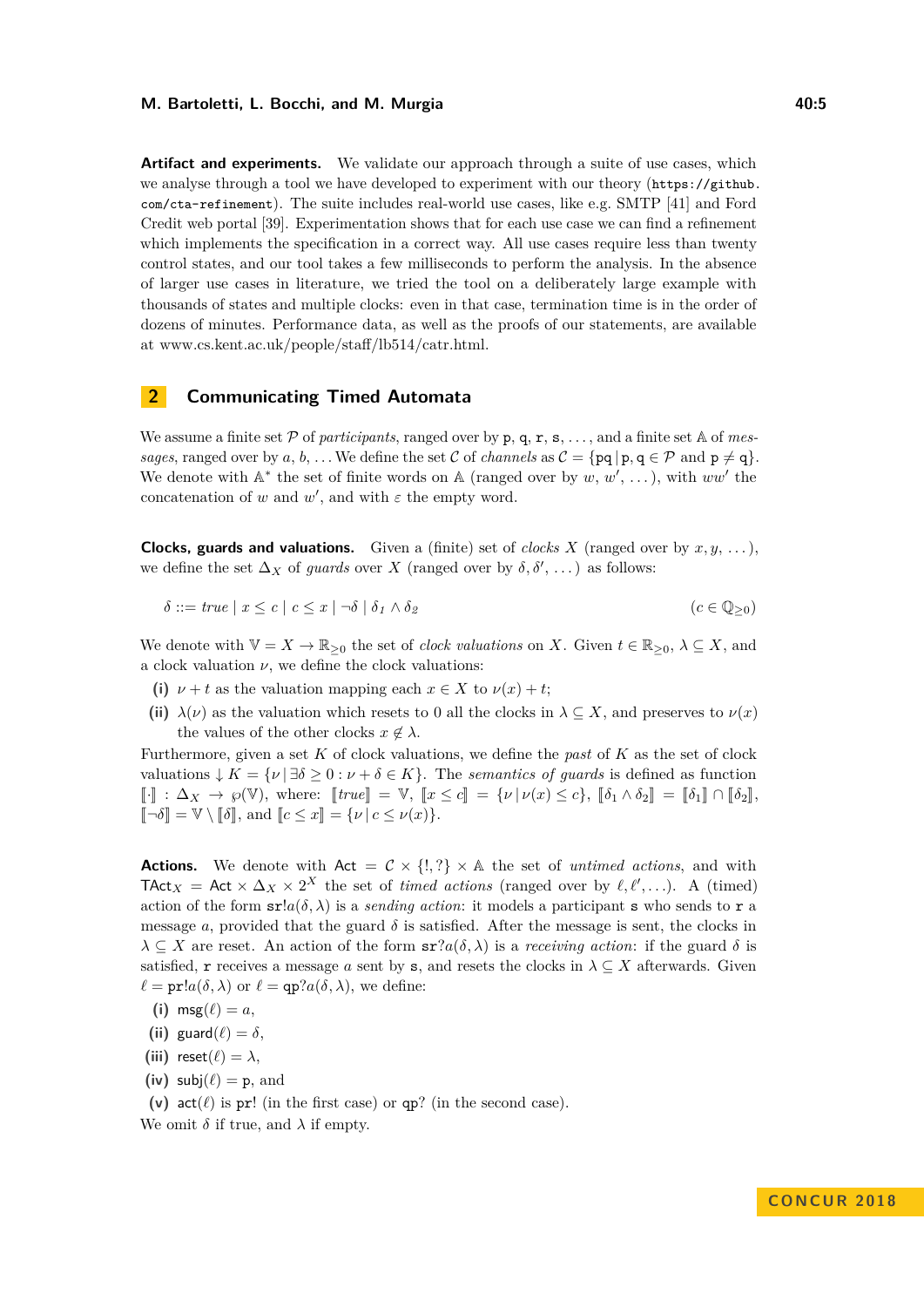#### **40:6 Progress-Preserving Refinements of CTA**

**CTA and systems of CTA.** A *CTA* A is a tuple of the form  $(Q, q_0, X, E)$ , where *Q* is a finite set of *states*,  $q_0 \in Q$  is the initial state, *X* is a set of clocks, and  $E \subseteq Q \times \text{TAct}_X \times Q$  is a set of *edges*, such that the set  $\bigcup$  {subj(*e*) |  $e \in E$ } is a singleton, that we denote as subj(A). We write  $q \stackrel{\ell}{\to} q'$  when  $(q, \ell, q') \in E$ . We say that a state is *sending* (resp. *receiving*) if it has some outgoing sending (resp. receiving) edge. We say that A has *mixed states* if it has some state which is both sending and receiving. We say that a state *q* is *final* if there exist no  $\ell$  and  $q'$  such that  $(q, \ell, q') \in E$ . *Systems* of CTA (ranged over by  $S, S', \ldots$ ) are sequences  $(A_p)_{p \in \mathcal{P}}$ , where each  $A_p = (Q_p, q_{0p}, X_p, E_p)$  is a CTA, and

- (i) for all  $p \in \mathcal{P}$ ,  $\mathsf{subj}(A_p) = p$ ;
- (ii) for all  $p \neq q \in \mathcal{P}, X_p \cap X_q = \emptyset = Q_p \cap Q_q$ .

**Configurations.** CTA in a system communicate via asynchronous message passing on FIFO queues, one for each channel. For each couple of participants (p*,* q) there are two channels, pq and qp, with corresponding queues  $w_{pq}$  (containing the messages from p to q) and  $w_{qp}$ (messages from q to p). The state of a system *S*, or *configuration*, is a triple  $\gamma = (\vec{q}, \vec{w}, \nu)$ where:

- (i)  $\vec{q} = (q_p)_{p \in \mathcal{P}}$  is the sequence of the current states of all the CTA in *S*;
- (ii)  $\vec{w} = (w_{pq})_{pq \in C}$  with  $w_{pq} \in A^*$  is a sequence of queues;
- (iii)  $\nu: \bigcup_{p \in \mathcal{P}} X_p \to \mathbb{R}_{\geq 0}$  is a *clock valuation*.

The initial configuration of *S* is  $\gamma_0 = (\vec{q}_0, \vec{\varepsilon}, \nu_0)$  where  $\vec{q}_0 = (q_{0p})_{p \in \mathcal{P}}, \vec{\varepsilon}$  is the sequence of empty queues, and  $\nu_0(x) = 0$  for each  $x \in \bigcup_{p \in \mathcal{P}} X_p$ . We say that  $(\vec{q}, \vec{w}, \nu)$  is *final* when all  $q \in \vec{q}$  are final.

We introduce a new semantics of systems of CTA, that generalises Definition 9 in [\[11\]](#page-17-2) to account for mixed states. To this aim, we first give a few auxiliary definitions. We start by defining when a guard  $\delta'$  is satisfiable *later* than  $\delta$  in a clock valuation.

**► Definition 1** (Later satisfiability). For all  $\nu$ , we define the relation  $\lt_{\nu}$  as:

 $\delta \leq_{\nu} \delta' \iff \forall t \in \mathbb{R}_{\geq 0}: \nu + t \in [\![\delta]\!] \implies \exists t' \geq t: \nu + t' \in [\![\delta']\!]$ l<br>I

The following lemma states some basic properties of later satisfiability.

**Lemma 2.** The relation  $\leq_{\nu}$  is a total preorder, for all clock valuations  $\nu$ . Further, for all  $\text{quards } \delta, \delta', \text{ for all } t \in \mathbb{R}_{\geq 0}, \text{ and } c, d \in \mathbb{Q}_{\geq 0}$ .

- (a)  $(x \le c) \le \nu (x \le c + d);$
- **(b)**  $\delta \wedge \delta' \leq_{\nu} \delta'$ ;
- **(c)**  $\delta \leq_{\nu} \delta' \implies \delta \leq_{\nu+t} \delta'.$

**Definition 3** (FE, LE, ND). In a configuration  $(\vec{q}, \vec{w}, \nu)$ , we say that an edge  $(q, \ell, q') \in E_p$ is future-enabled (FE), latest-enabled (LE), or non-deferrable (ND) iff, respectively:

 $\exists t \in \mathbb{R}_{\geq 0}. \ \nu + t \in [\text{guard}(\ell)]$  (FE)<br>  $\forall \ell', q'' : (q, \ell', q'') \in E_p \implies \text{guard}(\ell') \leq_{\nu} \text{guard}(\ell), \text{ and } (q, \ell, q') \text{ is FE}$  (LE)  $\exists$ **s**, *w'*:  $act(\ell) =$ **sp**?,  $w_{\text{sp}} = \text{msg}(\ell)w'$  and  $(q, \ell, q')$  is FE (ND)

An edge is FE when its guards can be satisfied at some time in the future; it is LE when no other edge (starting from the same state) can be satisfied later than it. The type of action (send or receive) and the co-party involved are immaterial to determine FE and LE edges. A receiving edge is ND when the expected message is already at the head of the queue, and there is some time in the future when it can be read. Note that an edge  $(q, \text{sp}:a(\delta, \lambda), q')$  is deferrable when  $w_{\rm{sp}} = bw'$  and  $a \neq b$  (i.e., the first message in the queue is not the expected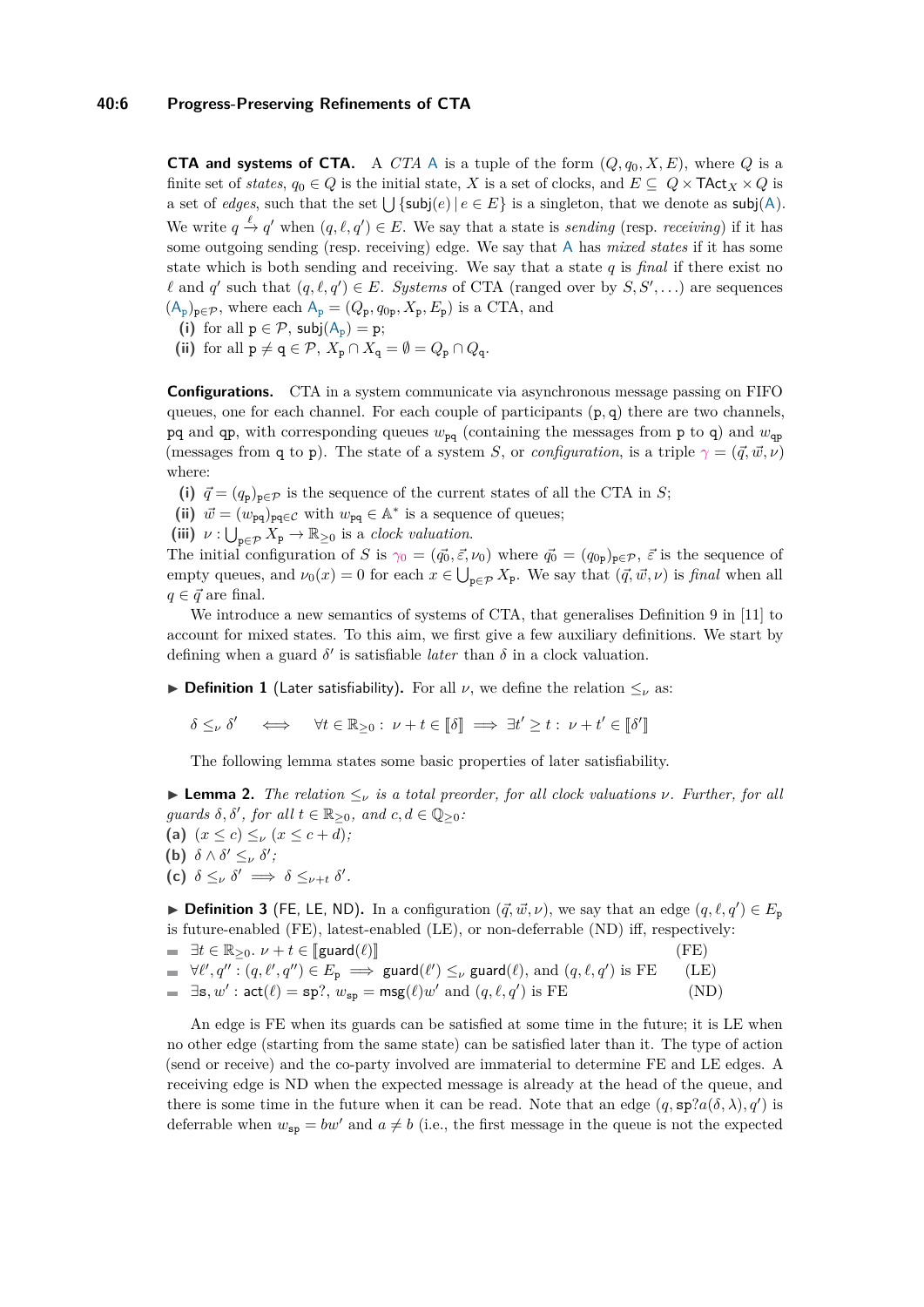one). Non-deferrability is not affected by the presence of send actions in the outgoing edges. It could happen that two receiving edges in a CTA are ND, if both expected messages are in the head of each respective queue.

The semantics of systems is given as a timed transition system (TLTS) between configurations.

<span id="page-6-8"></span> $\triangleright$  **Definition 4** (Semantics of systems). Given a system *S*, we define the TLTS  $\llbracket S \rrbracket$  as  $(Q, \mathcal{L}, \rightarrow)$ , where

**(i)** *Q* is the set of configurations of *S*,

(ii)  $\mathcal{L} = \mathsf{Act} \cup \mathbb{R}_{\geq 0}$ ,

(iii)  $\gamma = (\vec{q}, \vec{w}, \nu) \stackrel{\alpha}{\rightarrow} (\vec{q'}, \vec{w'}, \nu') = \gamma'$  holds when one of the following rules apply:

- <span id="page-6-0"></span>**1.**  $\alpha = \text{sr}!a, \quad (q_{\text{s}}, \alpha(\delta, \lambda), q_{\text{s}}') \in E_{\text{s}}, \text{ and}$ 
	- (a)  $q'_{\mathbf{p}} = q_{\mathbf{p}}$  for all  $\mathbf{p} \neq \mathbf{s}$ ;
	- (b)  $w'_{sr} = w_{sr}a$  and  $w'_{pq} = w_{pq}$  for all  $pq \neq sr$ ;
	- **(c)**  $\nu' = \lambda(\nu)$  and  $\nu \in [\![\delta]\!]$ ;
- <span id="page-6-1"></span>**2.**  $\alpha = \textbf{sr}$ ?*a*,  $(q_{\textbf{r}}, \alpha(\delta, \lambda), q_{\textbf{r}}') \in E_{\textbf{r}}$ , and
	- (a)  $q'_{\mathbf{p}} = q_{\mathbf{p}}$  for all  $\mathbf{p} \neq \mathbf{r}$ ;
	- **(b)**  $w_{sr} = aw'_{sr}$  and  $w'_{pq} = w_{pq}$  for all  $pq \neq sr$ ;
	- **(c)**  $\nu' = \lambda(\nu)$  and  $\nu \in [\![\delta]\!]$ ;
- <span id="page-6-6"></span><span id="page-6-5"></span><span id="page-6-4"></span><span id="page-6-3"></span><span id="page-6-2"></span>**3.**  $\alpha = t \in \mathbb{R}_{\geq 0}$ , and
	- (a)  $q'_{\mathbf{p}} = q_{\mathbf{p}}$  for all  $\mathbf{p} \in \mathcal{P}$ ;
	- **(b)**  $w'_{pq} = w_{pq}$  for all  $pq \in C$ ;
	- **(c)**  $\nu' = \nu + t;$
	- **(d)** for all  $p \in \mathcal{P}$ , if some *sending* edge starting from  $q_p$  is LE in  $\gamma$ , then such edge is LE also in  $\gamma'$ ;
	- **(e)** for all  $p \in \mathcal{P}$ , if some edge starting from  $q_p$  is ND in  $\gamma$ , then there exists an edge starting from  $q_p$  that is ND in  $\gamma'$ .

<span id="page-6-7"></span>We write  $\gamma \rightarrow \gamma'$  when  $\gamma \rightarrow \gamma'$  for some label  $\alpha$ , and  $\gamma \rightarrow \gamma'$  for some configuration  $\gamma'$ . We denote with  $\rightarrow^*$  the reflexive and transitive closure of  $\rightarrow$ .

Rules  $(1)$ ,  $(2)$  and the first three items of  $(3)$  are adapted from [\[11\]](#page-17-2). In particular,  $(1)$ allows a CTA s to send a message *a* on channel sr if the time constraints in  $\delta$  are satisfied by *ν*; dually, [\(2\)](#page-6-1) allows **r** to consume a message from the channel, if  $\delta$  is satisfied. In both rules, the clocks in  $\lambda$  are reset. Rule [\(3\)](#page-6-2) models the elapsing of time. Items [3a](#page-6-3) and [3b](#page-6-4) require that states and queues are not affected by the passing of time, which is implemented by item [3c.](#page-6-5) Items [3d](#page-6-6) and [3e](#page-6-7) put constraints on when time can pass. Condition [3d](#page-6-6) requires that time passing preserves LE sending edges: this means that if the current state of a CTA has the option to send a message (possibly in the future), time passing cannot prevent it to do so. Instead, condition [3e](#page-6-7) ensures that, if at least one of the expected messages is already at the head of a queue, time passing must still allow at least one of the messages already at the head of some queue to be received.

Our semantics (Definition [4\)](#page-6-8) enjoys two classic properties [\[38\]](#page-18-10) of timed systems, recalled below.

 $\blacktriangleright$  Definition 5.

$$
\gamma \xrightarrow{t} \gamma' \wedge \gamma \xrightarrow{t} \gamma'' \implies \gamma' = \gamma''
$$
 (Time determining)  
\n
$$
\gamma \xrightarrow{t + t'} \gamma' \iff \exists \tilde{\gamma} : \gamma \xrightarrow{t} \tilde{\gamma} \wedge \tilde{\gamma} \xrightarrow{t'} \gamma'
$$
 (Time additivity)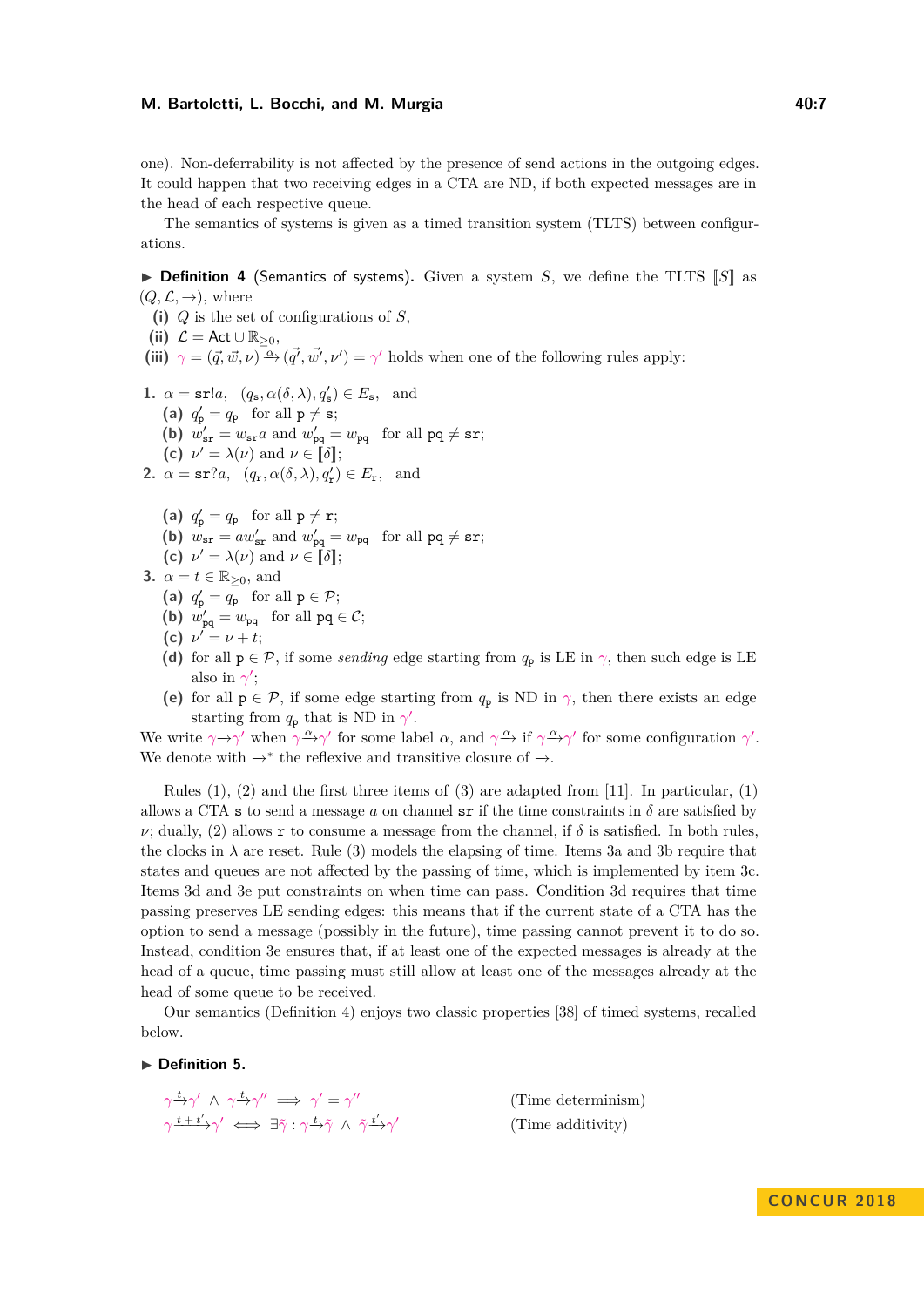#### **40:8 Progress-Preserving Refinements of CTA**

<span id="page-7-2"></span>

**Figure 2** A collection of CTA, to illustrate the semantics of systems.

#### I **Lemma 6.** *The semantics of CTA enjoys time determinism and time additivity [\[38\]](#page-18-10).*

Our semantics does not, instead, enjoy *persistency* [\[38\]](#page-18-10), because the passing of time can suppress the ability to perform some actions. However, it enjoys a weaker persistency property, stated by Theorem [7.](#page-7-0) More specifically, if a receive action is ND, then time passing cannot suppress *all* receive actions: at least a ND action (not necessarily the first one) always remains FE after a delay. Instead, time passing can disable all send actions, but *only if* it preserves at least a ND receive action.

<span id="page-7-0"></span>**Theorem 7** (Weak persistency). For all configurations  $\gamma$ ,  $\gamma'$ :

$$
\gamma \xrightarrow{t'} \xrightarrow{\text{rp?}} \wedge \gamma \xrightarrow{t} \gamma' \implies \exists \gamma'', \text{s}, t'': \gamma' \xrightarrow{t''} \gamma'' \wedge \text{p} \text{ has a ND edge in } \gamma''
$$
  

$$
\gamma \xrightarrow{t'} \xrightarrow{\text{pr!}} \wedge \gamma \xrightarrow{t} \gamma' \implies \exists \gamma'', \text{s}, t'': \gamma' \xrightarrow{t''} \gamma'' \wedge \text{p} \text{ has a FE sending edge or a ND edge in } \gamma''
$$

Definition [8](#page-7-1) below will be useful to reason on executions of systems.

<span id="page-7-1"></span>**Definition 8** (Maximal run). A *run* of a system *S* starting from  $\gamma$  is a (possibly infinite) sequence  $\rho = \gamma_1 \xrightarrow{t_1} \gamma_1' \xrightarrow{\alpha_1} \gamma_2 \xrightarrow{t_2} \cdots$  with  $\gamma_1 = \gamma$  and  $\alpha_i \in \text{Act}$  for all *i*. We omit the clause "starting from *s*" when  $\gamma = \gamma_0$ . We call *trace* the sequence  $t_1 \alpha_1 t_2 \cdots$ . For all  $n > 0$ , we define the partial functions:  $\text{conf}_n(\rho) = \gamma_n$ ,  $\text{delay}_n(\rho) = t_n$ ,  $\text{act}_n(\rho) = \alpha_n$ . We say that a run is *maximal* when it is infinite, or given its last element  $\gamma_n$  it never happens that  $\gamma_n \stackrel{t}{\rightarrow} \stackrel{\alpha}{\rightarrow}$ , for any  $t \in \mathbb{R}_{\geq 0}$  and  $\alpha \in$  Act.

We show the peculiarities of our semantics through the CTA in Figure [2.](#page-7-2) First, consider the system composed of  $A_0$  $A_0$  and  $A_0$ . A possible maximal run of  $(A_0, A_0)$  from the initial configuration  $\gamma_0 = ((q_0, q_2), \vec{\varepsilon}, \nu_0)$  is the following:

$$
\gamma_0 \xrightarrow{2} \gamma_1 = ((q_0, q_2), (\varepsilon, \varepsilon), \nu_0 + 2) \qquad \xrightarrow{\text{srla}} \gamma_2 = ((q_1, q_2), (a, \varepsilon), \nu_0 + 2) \xrightarrow{1.5} \gamma_3 = ((q_1, q_2), (a, \varepsilon), \nu_0 + 3.5) \qquad \xrightarrow{\text{srla}} \gamma_4 = ((q_1, q_3), (\varepsilon, \varepsilon), \nu_0 + 3.5)
$$

The first delay transition is possible because there are no ND edges in  $A_0$  $A_0$  (both edges are sending), and the LE edge  $(q_0, \text{sr}!a(x < 3), q_1)$ , continues to be LE in  $\nu_0 + 2$ ; further, in  $A_0$  $A_0$ there are no LE sending edges, and no ND edges (since the queue sr is empty). Note that condition [3d](#page-6-6) prevents  $\gamma_0$  from making transitions with label  $t \geq 3$ , since  $(q_0, \text{sr}: a(x < 3), q_1)$ is LE in  $\gamma_0$ , but it is *not* LE in  $\nu_0 + t$  if  $t \geq 3$ . The transition from  $\gamma_1$  to  $\gamma_2$  corresponds to a send action. The delay transition from  $\gamma_2$  to  $\gamma_3$  is possible because the state of  $A_0$  $A_0$  is final, while the state  $q_2$  of  $A_0$  $A_0$  has a ND edge,  $(q_2, \text{sr}?a(y \leq 4), q_3)$ , which is still ND at  $\nu_0 + 3.5$ . Note instead that condition [3e](#page-6-7) prevents  $\gamma_2$  from making a transition with  $t > 2$ , because no edge is ND in  $\nu_0 + 2 + t$  if  $t > 2$ . Indeed, the last moment when the edge  $(q_2, \text{sr}?a(y \leq 4), q_3)$ is FE is  $y = 4$ . Finally, the transition from  $\gamma_3$  to  $\gamma_4$  corresponds to a receive action.

The CT[A](#page-7-2)  $A_0$  has mixed states, with the send action enabled for longer than the receive action. We show the behaviour of  $A_0$  $A_0$  (abstracting from its co-parties that, we assume, always allow delays e.g. have all guards set to *true*). This CTA has a LE sending action  $(q_0, \text{ps}!b(x < 4), q_1)$  in the initial configuration  $\gamma_0$ . Hence, condition [3d](#page-6-6) is satisfied in  $\gamma_0$  iff the delay *t* is less than 4. Condition [3e](#page-6-7) is satisfied in  $\gamma_0$ , as there are no ND edges. When  $A_0$  $A_0$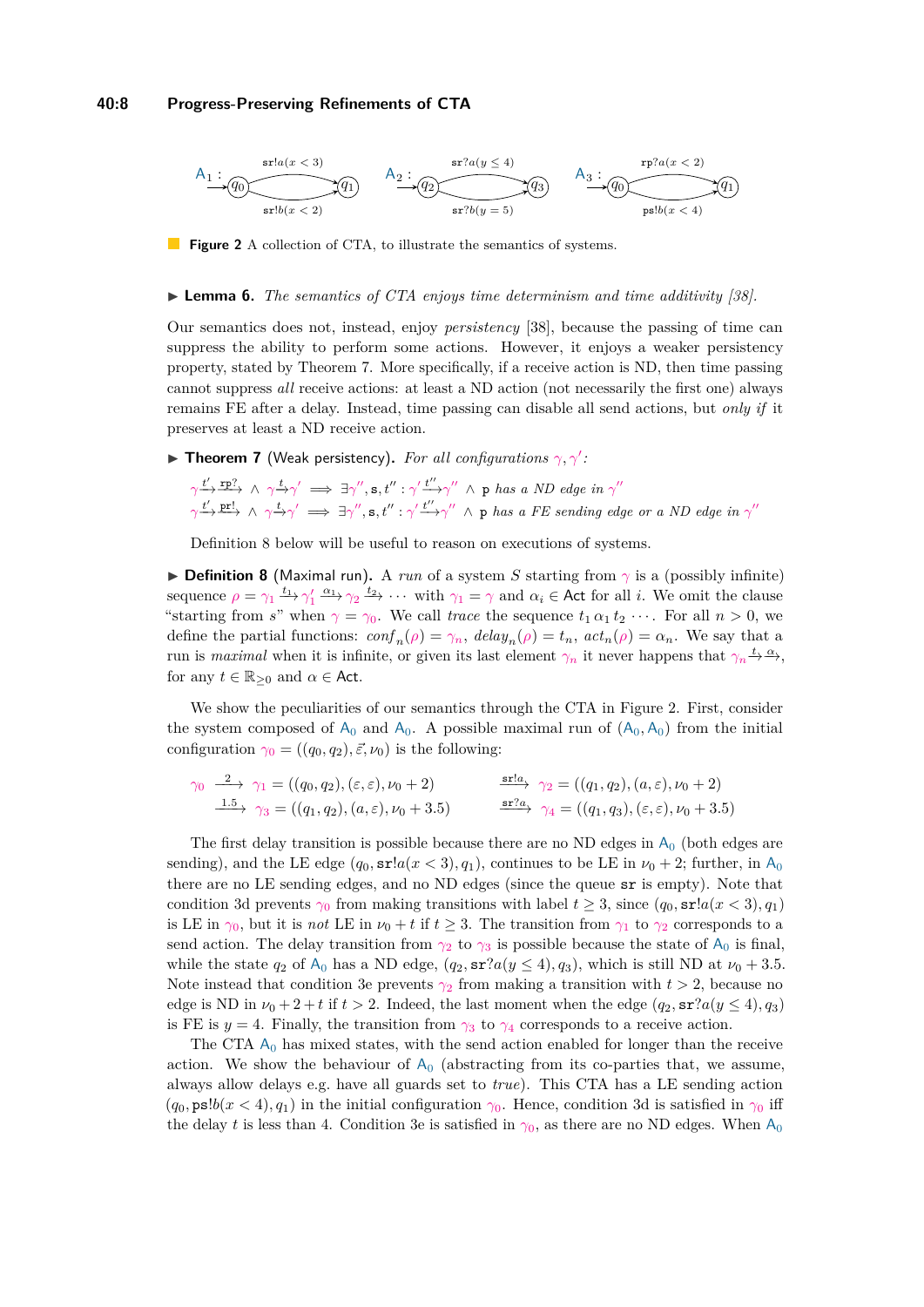is at state  $q_0$ , with  $w_{\text{rp}} = a$  and  $\nu(x) = 0$ , the CTA allows a delay *t* iff  $t < 2$ : later, no edge would be ND, so [3e](#page-6-7) would be violated. If the message *a* is in the queue but it is too late to receive it (i.e.,  $\nu(x) \geq 2$ ), then the receive action would be deferrable, and so a delay would be allowed – if condition [3d](#page-6-6) is respected.

# **3 Compositional asynchronous timed refinement**

In this section we introduce a decidable notion of refinement for systems of CTA. Our system refinement is defined *point-wise* on its CTA. Point-wise refinement  $A' \sqsubseteq_1 A$  only alters the guards, in the refined CTA  $A'$ , while leaving the rest unchanged. The guards of  $A'$  – both in send and receive actions – must be narrower than those of A. Further, the guards in receive actions must have *the same past* in both CTA. Formally, to define the relation  $A' \sqsubseteq_1 A$ we use *structure-preserving* functions that map the edges of A into those of A', preserving everything but the guards.

 $\triangleright$  **Definition 9** (Structure-preserving). Let  $E, E'$  be sets of edges of CTA. We say that a function  $f: E \to E'$  is *structure-preserving* when, for all  $(q, \ell, q') \in E$ ,  $f(q, \ell, q') = (q, \ell', q')$ with  $\textsf{act}(\ell) = \textsf{act}(\ell'), \, \textsf{msg}(\ell) = \textsf{msg}(\ell'), \, \text{and } \textsf{reset}(\ell) = \textsf{reset}(\ell').$ 

<span id="page-8-3"></span>**Definition 10** (Refinement). Let  $A = (Q, q_0, X, E)$  and  $A' = (Q, q_0, X, E')$  be CTA. The relation  $A' \sqsubseteq_1 A$  holds whenever there exists a structure-preserving isomorphism  $f : E \to E'$ such that, for all edges  $(q, \ell, q') \in E$ , if  $f(q, \ell, q') = \ell'$ , then:

<span id="page-8-0"></span>(a)  $[\text{guard}(\ell')] \subseteq [\text{guard}(\ell)]$ ;<br>(b) is experience

<span id="page-8-1"></span>**(b)** if  $(q, \ell, q')$  is a receiving edge, then  $\downarrow$  [guard $(\ell')$ ] =  $\downarrow$  [guard $(\ell)$ ].

Condition [a](#page-8-0) allows the guards of send/receive actions to be restricted. For receive actions, condition [b](#page-8-1) requires restriction to preserve the final deadline.

System refinement reflects a modular engineering practice where parts of the system are implemented independently, without knowing how other parts are implemented.

▶ **Definition 11** (System Refinement). Let  $S = (A_1, \ldots, A_n)$ , and let  $S' = (A'_1, \ldots, A'_n)$ . We write  $S \sqsubseteq S'$  iff  $A_i \sqsubseteq_1 A'_i$  for all  $i \in 1 \ldots n$ .

**Example 12.** With the CTA below, we have:  $A'_s \sqsubseteq_1 A_s$ ,  $A'_r \sqsubseteq_1 A_r$ , and  $A''_r \not\sqsubseteq_1 A_r$ .

$$
A_s: \longrightarrow \underbrace{(q_0)\xrightarrow{\operatorname{srla}(x \leq 2)}(q_1)} A'_s: \longrightarrow \underbrace{(q_0)\xrightarrow{\operatorname{srla}(x > 1.5 \land x \leq 1.8)}(q_1)} A'_r: \longrightarrow \underbrace{(q_0)\xrightarrow{\operatorname{srla}(y = 2)}(q'_1)} A''_r: \longrightarrow \underbrace{(q'_0)\xrightarrow{\operatorname{srla}(y = 1.8)}(q'_1)} A''_r: \longrightarrow \underbrace{(q'_0)\xrightarrow{\operatorname{srla}(y = 1.8)}(q'_1)} A''_r: \longrightarrow \underbrace{(q'_0)\xrightarrow{\operatorname{srla}(y = 1.8)}(q'_1)} A''_r
$$

Theorem [13](#page-8-2) establishes decidability of  $\sqsubseteq_1$ . This follows by the fact that CTA have a finite number of states and that:

(i) the function  $\downarrow$   $\lbrack \delta \rbrack$  is computable, and the result can be represented as a guard [\[10,](#page-17-14) [27\]](#page-18-14);

**(ii)** the relation ⊆ between guards is computable.

# <span id="page-8-2"></span>**Theorem 13.** *Establishing whether*  $A' \sqsubseteq_1 A$  *is decidable.*

We now formalise properties of systems of CTA that one would like to be preserved upon refinement. *Behaviour preservation*, which is based on the notion of timed similarity [\[18\]](#page-17-12), requires that an implementation (refining system) at any point of a run allows *only* actions that are allowed by its specification (refined system). Below, we use  $\oplus$  to denote the disjoint union of TLTSs, i.e.  $(Q_1, \Sigma_1, \to_1) \oplus (Q_2, \Sigma_2, \to_2) = (Q_1 \oplus Q_2, \Sigma_1 \cup \Sigma_2, \{((i, q), a, (i, q')) | (q, a, q') \in \to_i \}),$ where  $Q_1 \oplus Q_2 = \{(i, q) | q \in Q_i\}.$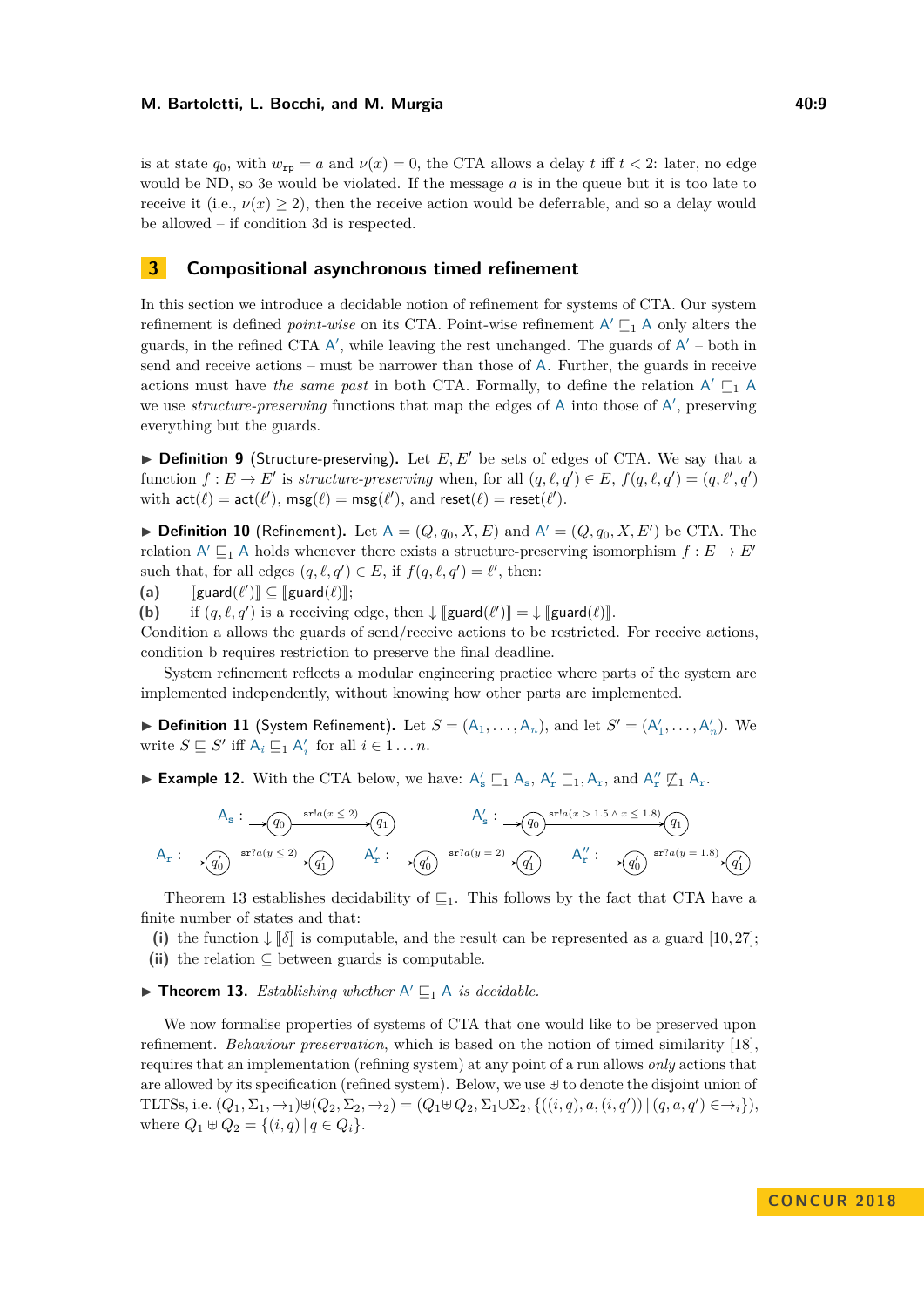$\triangleright$  **Definition 14** (Timed similarity). Let  $(Q, \mathcal{L}, \rightarrow)$  be a TLTS. A timed simulation is a relation  $\mathcal{R} \subseteq Q \times Q$  such that, whenever  $\gamma_1 \mathcal{R} \gamma_2$ :

$$
\forall \alpha \in \mathcal{L} \; : \; \gamma_1 \xrightarrow{\alpha} \gamma_1' \implies \exists \gamma_2' : \gamma_2 \xrightarrow{\alpha} \gamma_2' \text{ and } \gamma_1' \mathcal{R} \gamma_2'
$$

We call *timed similarity* (in symbols,  $\leq$ ) the largest timed simulation relation.

**Definition 15** (Behaviour preservation). Let  $\mathcal{R}$  be a binary relation between systems. We say that R *preserves behaviour* iff, whenever  $S_1 \mathcal{R} S_2$ , we have  $(1, \gamma_0^1) \lesssim (2, \gamma_0^2)$  in the TLTS  $[[S_1] ⊕ [[S_2]],$  where  $γ_0^1$  and  $γ_0^2$  are the initial configurations of  $S_1$  and  $S_2$ .

<span id="page-9-0"></span>**Example 16** (Behaviour preservation). Let  $R$  be the inclusion of runs, let  $S_1 = (A_s, A'_r)$ and  $S_2 = (A_s, A_r)$ , where:

$$
\begin{picture}(120,140)(-10,-20) \put(0,0){\line(1,0){160}} \put(15,0){\line(1,0){160}} \put(15,0){\line(1,0){160}} \put(15,0){\line(1,0){160}} \put(15,0){\line(1,0){160}} \put(15,0){\line(1,0){160}} \put(15,0){\line(1,0){160}} \put(15,0){\line(1,0){160}} \put(15,0){\line(1,0){160}} \put(15,0){\line(1,0){160}} \put(15,0){\line(1,0){160}} \put(15,0){\line(1,0){160}} \put(15,0){\line(1,0){160}} \put(15,0){\line(1,0){160}} \put(15,0){\line(1,0){160}} \put(15,0){\line(1,0){160}} \put(15,0){\line(1,0){160}} \put(15,0){\line(1,0){160}} \put(15,0){\line(1,0){160}} \put(15,0){\line(1,0){160}} \put(15,0){\line(1,0){160}} \put(15,0){\line(1,0){160}} \put(15,0){\line(1,0){160}} \put(15,0){\line(1,0){160}} \put(15,0){\line(1,0){160}} \put(15,0){\line(1,0){160}} \put(15,0){\line(1,0){160}} \put(15,0){\line(1,0){160}} \put(15,0){\line(1,0){160}} \put(15,0){\line(1,0){160}} \put(15,0){\line(1,0){160}} \put(15,0){\line(1,0){160}} \put(15,0){\line(1,0){160}} \put(15,0){\line(1,0){160}} \put(15,0){\line(1,0){160}} \put(15,0){\line(1,0){160}} \put(15,0){\line(1,0){160}} \put(15,0){\line(1,0){160}} \put(15,0){\line(1,0){160}}
$$

We have that  $S_2 \mathcal{R} S_1$ , while  $S_1 \mathcal{R} S_2$  does not hold, since the traces with *b* in  $S_1$  strictly include those of  $S_2$ . The relation R preserves timed behaviour in  $\{S_1, S_2\}$ : indeed,  $(\gamma_0^2, 1) \lesssim$  $(\gamma_0^1, 2)$  follows by trace inclusion and by the fact that  $S_1$ ,  $S_2$  have deterministic TLTS. Now, let  $S_3$  be as  $S_2$ , but for the guard of  $\text{sr?}b(true)$ , which is replaced by  $y < 2$ . We have that  $S_3$  **R**  $S_2$ , and **R** preserves timed behaviour in  $\{S_2, S_3\}$ . However,  $S_3$  does *not* allow to continue with the message exchange:  $b$  is sent too late to be received by  $r$ , who keeps waiting while *b* remains in the queue forever.

As shown by Example [16,](#page-9-0) behaviour preservation may allow a system (e.g., *S*3) to remove "too much" from the runs of the original system  $(e.g., S_2)$ : while ensuring that no new actions are introduced, it may introduce deadlocks. So, besides behaviour preservation we consider two other properties: *global* progress of the overall system, and *local* progress of each single participant.

- $\triangleright$  **Definition 17** (Global/local progress). We say that a system *S* enjoys
- *global progress* when:  $\forall \gamma : \gamma_0 \to^* \gamma$  not final  $\implies \exists t \in \mathbb{R}_{\geq 0}, \alpha \in \mathsf{Act} : \gamma \to \alpha$
- *local progress* when:  $\forall \gamma, p : \gamma_0 \to^* \gamma = (\vec{q}, \vec{w}, \nu)$  and  $\vec{q} \ni q_p$  not final  $\implies$

 $\forall$  maximal runs  $\rho$  from  $\gamma : \exists n : \mathsf{subj}(act_n(\rho)) = \mathsf{p}$ 

<span id="page-9-1"></span> $\blacktriangleright$  **Lemma 18.** *If a system enjoys local progress, then it also enjoys global progress.* 

<span id="page-9-2"></span>The converse of Lemma [18](#page-9-1) does not hold, as witnessed by Example [19.](#page-9-2)

▶ Example 19 (Global vs. local progress). Consider the following CTA:

$$
A_p: \begin{array}{ccc} \text{pq!}a(x \leq 2, \{x\}) & & \text{pq?}a(y < 1, \{y\}) \\ \text{(i)} & & A_q: & \text{(ii)} \\ \hline \text{pq?}a(y) & & \text{pq?}a(y = 2, \{y\}) \\ \text{pq?}a(y = 2, \{y\}) & & \text{pq?}a(y = 2, \{y\}) \\ \text{(iii)} & & \text{pq?}a(y = 2, \{y\}) \\ \text{(iv)} & & \text{pq?}a(y = 2, \{y\}) \end{array}
$$

The system  $(A_p, A_q)$  enjoys global progress, since, in each reachable configuration,  $A_p$  can always send a message (hence the system makes an action in Act). However, if  $A_p$  sends *a* after time 1, then  $A_q$  cannot receive it, since its guard  $y < 1$  is not satisfied. Formally, in any maximal run starting from  $((q_0, q_1), (a, \varepsilon), \{x, y \mapsto 1\})$ , there will be no actions with subject q, so  $(A_p, A_q)$  does *not* enjoy local progress. The system  $(A_p, A'_q)$ , instead, enjoys both global and local progress.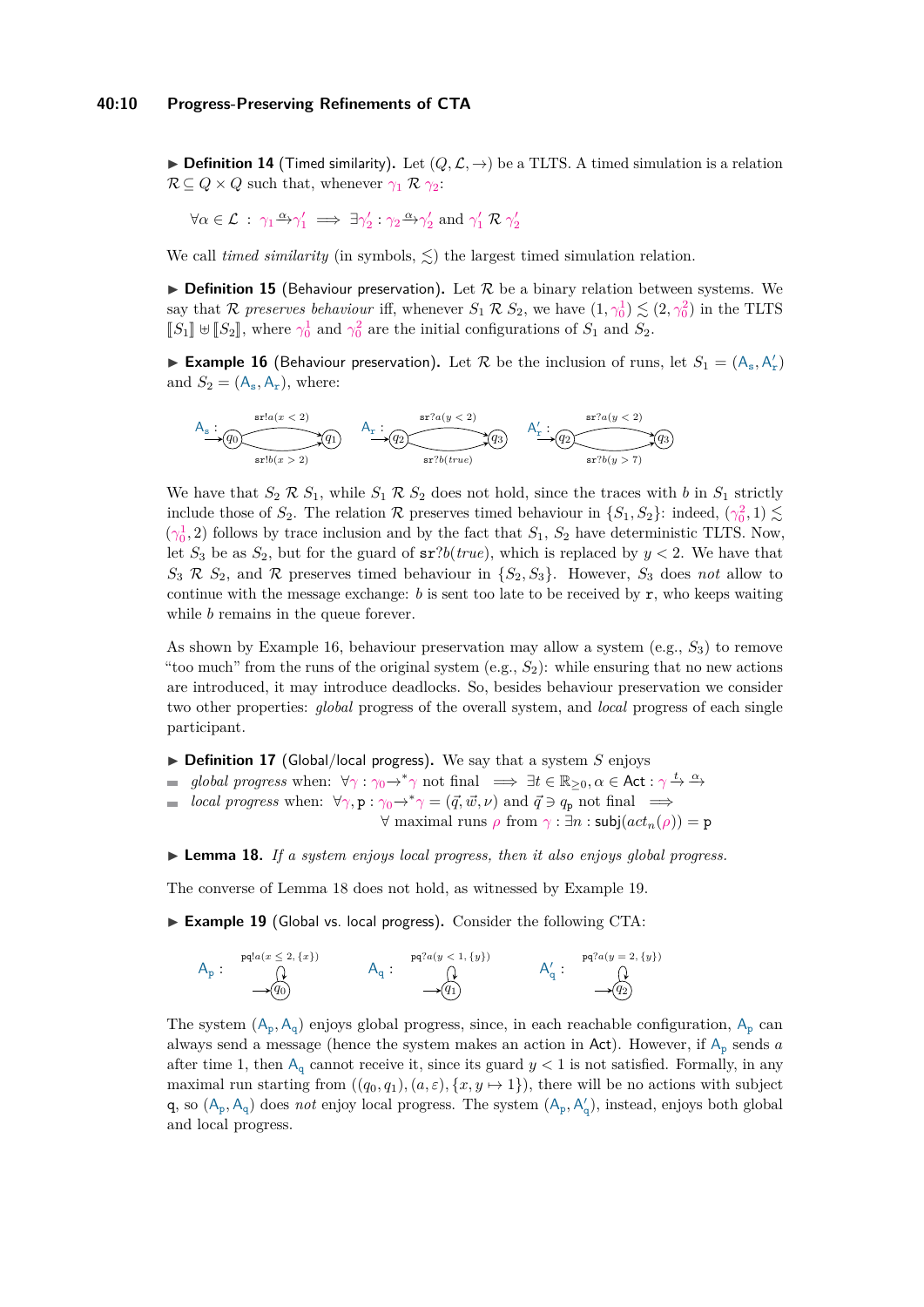**Definition 20** (Progress preservation). Let  $\mathcal{R}$  be a binary relation between systems. We say that R preserves global (resp. local) progress iff, whenever  $S_1 \mathcal{R} S_2$  and  $S_2$  enjoys global (resp. local) progress, then *S*<sup>1</sup> enjoys global (resp. local) progress.

**Example 21.** Let  $S_1, S_2, S_3$  be as in Example [16.](#page-9-0) While  $S_1$  and  $S_2$  enjoy local and global progress,  $S_3$  does not enjoy neither. Hence,  $\mathcal{R} = \{(S_2, S_1), (S_3, S_1), (S_3, S_2)\}\$  (i.e., trace inclusion restricted to the three given systems), does not preserve local nor global progress.

### <span id="page-10-0"></span>**4 Verification of properties of refinements**

We now study preservation of behaviour/progress upon refinements. Our first result is negative: *in general*, refinement does not preserve behaviour nor (local/global) progress, even for CTA without mixed states. This is shown by the following examples.

<span id="page-10-2"></span>**Example 22.** Consider  $A_p$  and  $A'_p$  below, with  $A'_p \sqsubseteq_1 A_p$ .

$$
A_p: (p_0) \xrightarrow{\text{qp?}a(x \geq 2)} p_1 \xrightarrow{\text{pq!}b(true)} (p_2) \xrightarrow{\text{dp?}a(x \geq 2)} p_1 \xrightarrow{\text{qp?}a(x \geq 2)} p_1 \xrightarrow{\text{pq!}b(x = 0)} (p_2)
$$

When  $A_p$  reaches  $p_1$ , the guard of the outgoing edge is satisfiable. Instead,  $A'_p$  gets stuck in *p*1.

<span id="page-10-1"></span>► **Example 23.** Let  $S = (A_p, A_q)$ , and let  $S' = (A'_p, A_q)$ , where:

$$
A_{\underline{p}}: \underbrace{\rho_0 \longrightarrow \rho_1 \longrightarrow \rho_2 \longrightarrow \rho_1 \longrightarrow \rho_2 \longrightarrow \rho_3 \longrightarrow \rho_4 \longrightarrow \rho_5 \longrightarrow \rho_6 \longrightarrow \rho_7 \longrightarrow \rho_8 \longrightarrow \rho_8 \longrightarrow \rho_9 \longrightarrow \rho_9 \longrightarrow \rho_9 \longrightarrow \rho_9 \longrightarrow \rho_9 \longrightarrow \rho_9 \longrightarrow \rho_9 \longrightarrow \rho_9 \longrightarrow \rho_9 \longrightarrow \rho_9 \longrightarrow \rho_9 \longrightarrow \rho_9 \longrightarrow \rho_9 \longrightarrow \rho_9 \longrightarrow \rho_9 \longrightarrow \rho_9 \longrightarrow \rho_9 \longrightarrow \rho_9 \longrightarrow \rho_9 \longrightarrow \rho_9 \longrightarrow \rho_9 \longrightarrow \rho_9 \longrightarrow \rho_9 \longrightarrow \rho_9 \longrightarrow \rho_9 \longrightarrow \rho_9 \longrightarrow \rho_9 \longrightarrow \rho_9 \longrightarrow \rho_9 \longrightarrow \rho_9 \longrightarrow \rho_9 \longrightarrow \rho_9 \longrightarrow \rho_9 \longrightarrow \rho_9 \longrightarrow \rho_9 \longrightarrow \rho_9 \longrightarrow \rho_9 \longrightarrow \rho_9 \longrightarrow \rho_9 \longrightarrow \rho_9 \longrightarrow \rho_9 \longrightarrow \rho_9 \longrightarrow \rho_9 \longrightarrow \rho_9 \longrightarrow \rho_9 \longrightarrow \rho_9 \longrightarrow \rho_9 \longrightarrow \rho_9 \longrightarrow \rho_9 \longrightarrow \rho_9 \longrightarrow \rho_9 \longrightarrow \rho_9 \longrightarrow \rho_9 \longrightarrow \rho_9 \longrightarrow \rho_9 \longrightarrow \rho_9 \longrightarrow \rho_9 \longrightarrow \rho_9 \longrightarrow \rho_9 \longrightarrow \rho_9 \longrightarrow \rho_9 \longrightarrow \rho_9 \longrightarrow \rho_9 \longrightarrow \rho_9 \longrightarrow \rho_9 \longrightarrow \rho_9 \longrightarrow \rho_9 \longrightarrow \rho_9 \longrightarrow \rho_9 \longrightarrow \rho_9 \longrightarrow \rho_9 \longrightarrow \rho_9 \longrightarrow \rho_9 \longrightarrow \rho_9 \longrightarrow \rho_9 \longrightarrow \rho_9 \longrightarrow \rho_9 \longrightarrow \rho_9 \longrightarrow \rho_9 \longrightarrow \rho_9 \longrightarrow \rho_9 \longrightarrow \rho_9 \longrightarrow \rho_9 \longrightarrow \rho_9 \longrightarrow \rho_9 \longrightarrow \rho_9 \longrightarrow \rho_9 \longrightarrow \rho_9 \longrightarrow \rho_9 \longrightarrow \rho_9 \longrightarrow \rho_9 \longrightarrow \rho_9 \longrightarrow \rho_9 \longrightarrow \rho_9 \longrightarrow \rho_9 \longrightarrow \rho_9 \longrightarrow \rho_9 \longrightarrow \rho_9 \longrightarrow \rho_9 \longrightarrow \rho_9 \longrightarrow \rho_9 \longrightarrow \rho_9 \longrightarrow \rho_9 \longrightarrow \rho_9 \longrightarrow \rho_9 \longrightarrow \rho_9 \longrightarrow \rho_9 \longrightarrow \rho_9 \longrightarrow \rho_9 \longrightarrow \rho_9 \longrightarrow \rho_9 \longrightarrow \rho_9 \longrightarrow \rho_9
$$

We have that  $A'_p \subseteq_1 A_p$ , and so  $S' \subseteq S$ . Behaviour is not preserved as S' allows the run  $\gamma_0 \stackrel{4}{\rightarrow}$ , while *S* does not. This is because  $A_p$  has a LE sending edge, which prevents step  $\stackrel{4}{\rightarrow}$  by condition [3](#page-6-2)[3d](#page-6-6) of Definition [4,](#page-6-8) while  $A'_{p}$  does not have a LE sending edge. Progress (local and global) is enjoyed by *S*. Instead, *S'* does not enjoy progress: *S'* allows  $\gamma_0^2 \rightarrow \gamma = ((p_0, q_0), \vec{\varepsilon}, \nu_0 + 2)$ , but there are no *t* and  $\alpha \in$  Act such that  $\gamma \stackrel{t}{\rightarrow} \stackrel{\alpha}{\rightarrow}$  as the sending action is expired and all the queues are empty.

The issue in Example [23](#page-10-1) is that a LE sending edge, which was crucial for making execution progress, is lost after the refinement. In Definition [25](#page-11-2) we devise a decidable condition – which we call LLESP after *locally LE send preservation* – that excludes scenarios like the above. In Theorem [26](#page-11-0) we show that, with the additional LLESP condition,  $\sqsubseteq_1$  guarantees preservation of behaviour and progress. Unlike Definition [10,](#page-8-3) which is defined "edge by edge", LLESP is defined "state by state". This is because LLESP preserves the existence of LE sending edges (outgoing from the given state), and not necessarily the LE sending edge himself, making the analysis more precise.

▶ **Definition 24.** Let  $A = (Q, q_0, X, E)$ , let  $q \in Q$ , and let *K* be a set of clock valuations. We define the following sets of clock valuations:

$$
Pre_q^A = \{ \nu_0 \mid q_0 = q \} \cup \{ \nu \mid \exists q', \ell, \nu' : (q', \ell, q) \in E, \nu' \in [\text{guard}(\ell)] \}, \nu = \text{reset}(\ell)(\nu') \}
$$
  

$$
Les_q^A = \{ \nu \mid q \text{ has a LE sending edge in } \nu \}
$$
  

$$
Post_q^A(K) = \{ \nu + t \mid \nu \in K \land (\nu \in Les_q^A \implies \nu + t \in Les_q^A) \}
$$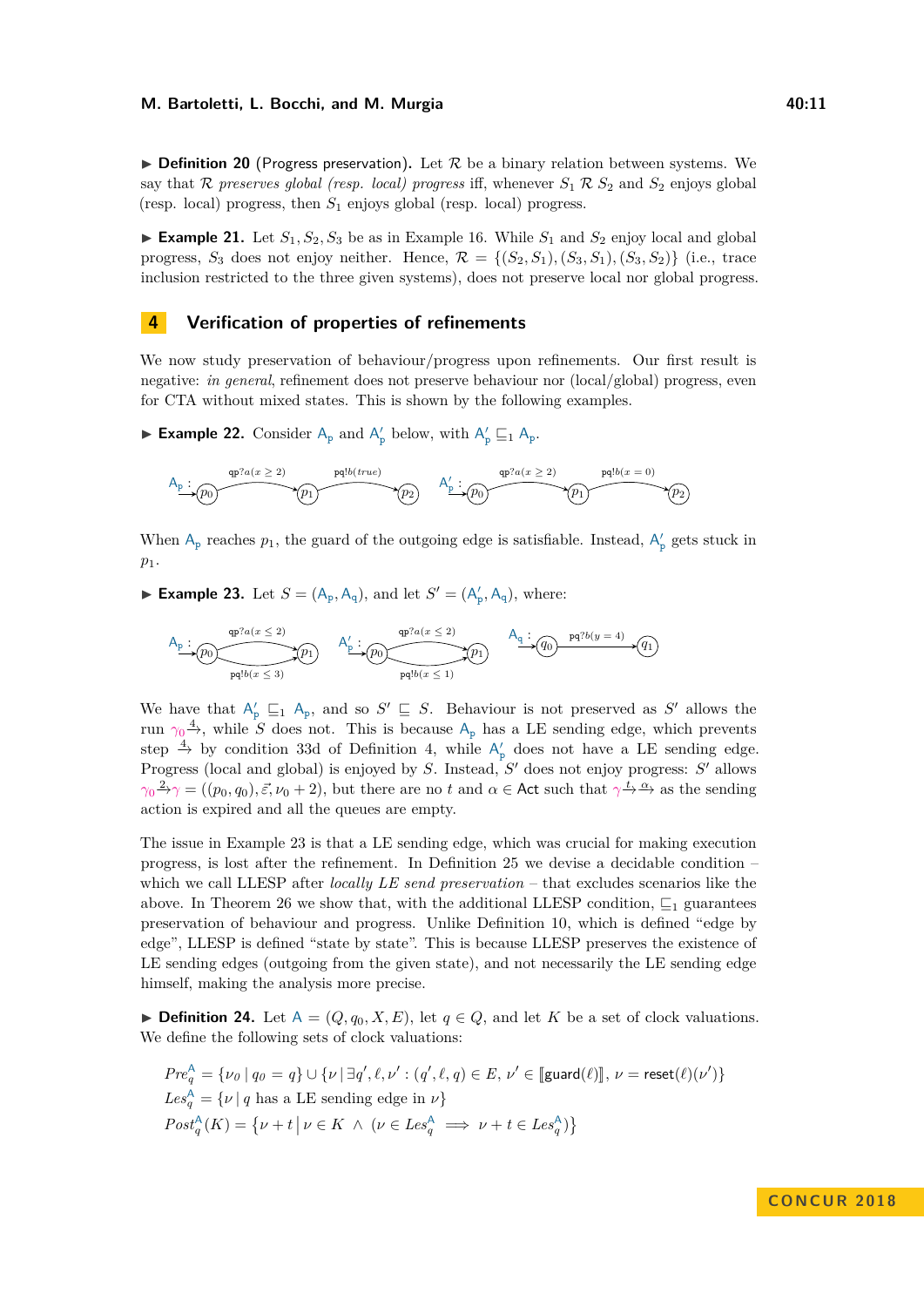#### **40:12 Progress-Preserving Refinements of CTA**

We briefly comment the auxiliary definition above. The set  $Les_q^{\mathsf{A}}$  is self-explanatory, and its use is auxiliary to the definition of *Post*. Let  $(\vec{q}, \vec{w}, \nu)$ , where *q* is in  $\vec{q}$ , that can be reached by the initial configuration of some system *S* containing A. The set  $Pre^{\mathbb{A}}_{q}$  contains all (but not only) the clock valuations under which a configuration like the one above can be reached with a label  $\alpha \in$  Act fired by A. Instead,  $Post_q^{\mathcal{A}}(K)$  computes a symbolic step of timed execution, in the following sense: if  $\nu \in K$  and  $\gamma \to (\vec{q}, \vec{w}, \nu')$ , where *q* is in  $\vec{q}$ , then  $\nu' \in Post_q^{\mathcal{A}}(K)$ . This is obtained by defining  $Post_q^{\mathcal{A}}(K)$  as the set of clock valuations that would satisfy item [3d](#page-6-6) of Definition [4](#page-6-8) for A at runtime, when starting from a configuration whose clock valuation is in *K*. Since every configuration reachable with a finite run and with an action in Act as last label can also be reached by a run ending with a delay (the original run followed by a null delay), the set  $Post_q^{\wedge}(Pre_q^{\wedge})$  contains the set of clock valuations  $\nu$  such that  $(\vec{q}, \vec{w}, \nu)$ , with *q* is in  $\vec{q}$ , can be reached by the initial configuration of some system *S* containing A.

<span id="page-11-2"></span> $\triangleright$  **Definition 25** (LLESP). A relation R is *locally LE send preserving* (in short, LLESP) iff, for all  $A = (Q, q_0, X, E)$  and  $A' = (Q, q_0, X, E')$  such that  $A' \mathcal{R} A$ , and for all  $q \in Q$ :  $Post^{\mathsf{A}'}_a$  $q^{\mathsf{A}'}$  $(Pre_q^{\mathsf{A}'})$  ∩  $Les_q^{\mathsf{A}}$  ⊆  $Post_q^{\mathsf{A}'}$  $q^{\mathcal{A}'}(Pre_q^{\mathcal{A}'}) \cap Les_q^{\mathcal{A}'}$ . We define  $\sqsubseteq_1^L$  as the largest LLESP relation contained in  $\sqsubseteq_1$ 

Basically, LLESP requires that, whenever  $A'$  R A, if q has a LE sending edge in  $\nu$  with respect to A, then *q* has a LE sending edge in  $\nu$  with respect to A', where  $\nu$  ranges over elements of  $Post^{\mathsf{A}'}_a$  $\frac{A'}{q}(Pre_{q}^{A'})$ .

It follows our main result:  $\sqsubseteq_1^L$  preserves behaviour and progress (both global and local). Further, LLESP is decidable, so paving the way towards automatic verification.

<span id="page-11-0"></span>**Fineorem 26** (Preservation under LLESP).  $\sqsubseteq_{1}^{L}$  preserves behaviour, and global and local progress. Furthermore, establishing whether  $A' \sqsubseteq_1^L A$  is decidable.

**Negative results on alternative refinement strategies.** Besides introducing a new refinement we have investigated behavioural/progress preservation under two refinement strategies inspired from literature. They are both variants of our definition of refinement that alter conditions [a](#page-8-0) and [b](#page-8-1) in Definition [10.](#page-8-3) The first strategy  $(e.g., [12])$  $(e.g., [12])$  $(e.g., [12])$  is a naïve variant of Definition [10](#page-8-3) where [b](#page-8-1) is dropped. The second strategy  $(e.g., [24])$  $(e.g., [24])$  $(e.g., [24])$  is an asymmetric variant of Definition [10](#page-8-3) that allows to *relax* guards of the receive actions: [a](#page-8-0) is substituted by  $[\textsf{guard}(\ell')] \supseteq [\textsf{guard}(\ell)]$  and [b](#page-8-1) is dropped.

<span id="page-11-1"></span>► **Fact 27.** *LLESP restrictions of "naïve" and "asymmetric" refinements do not preserve behaviour, global progress, nor local progress, not even if mixed states are ruled out.*

We refer to [www.cs.kent.ac.uk/people/staff/lb514/catr.html](https://www.cs.kent.ac.uk/people/staff/lb514/catr.html) for counter-examples of behaviour and progress preservation for LLESP restrictions of "naïve" and "asymmetric" refinements without mixed states. Exampke [23,](#page-10-1) which has mixed states, is also a counterexample for such refinements.

<span id="page-11-3"></span>**Experiments.** We evaluate our theory against a suite of protocols from literature. To support the evaluation we built a tool that determines, given A and  $A'$ , if  $A' \sqsubseteq_1 A$  and if  $A' \sqsubseteq_1^L A$ . For each participant of each protocol we construct three refinement *strategies*. For sending edges, if the guard has an upper bound (e.g.  $x \leq 10$ ) then we refine it with, respectively: (strategy  $\#1$ ) the lower bound (e.g.  $x = 0$ ), (strategy  $\#2$ ) the average value (e.g.  $x = 5$ , and (strategy  $\#3$ ) the upper bound (if any) (e.g.  $x = 10$ ). In all strategies, receiving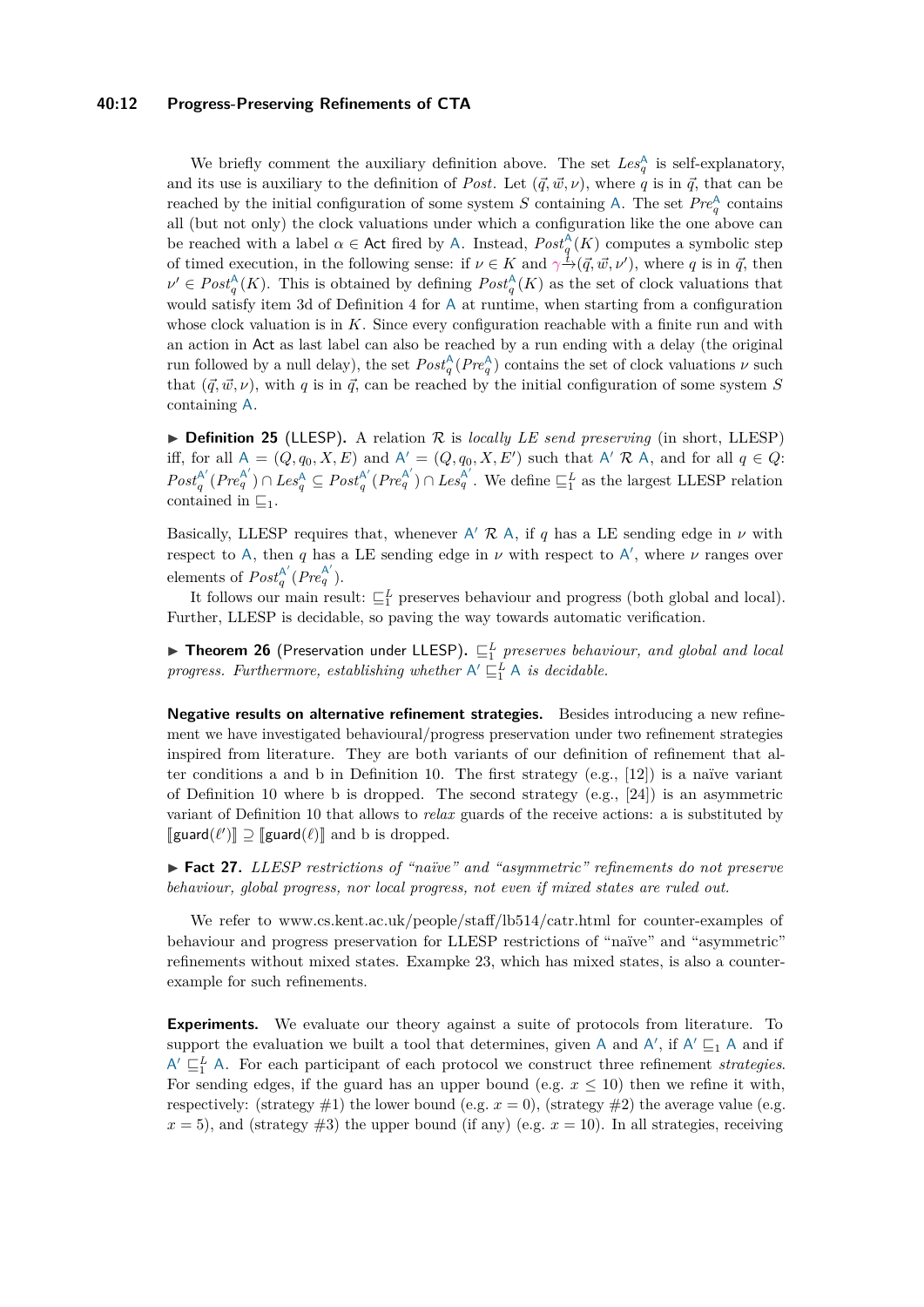<span id="page-12-2"></span>**Table 1** Benchmarks. Participants satisfying LLESP are marked with ✓, the others with ✗. We omitted participants for which the strategy was not meaningful, or gave identical results as the other columns.

| Case study                   | Strategy $#1$                                                                 | Strategy $#2$                                                       | Strategy $#3$                                                       |
|------------------------------|-------------------------------------------------------------------------------|---------------------------------------------------------------------|---------------------------------------------------------------------|
| Ford Credit web portal [39]  | <b>X</b> Server                                                               | $\angle$ Server                                                     |                                                                     |
| Scheduled Task Protocol [11] | $\sqrt{\text{User}} \sqrt{\text{Worker}} \sqrt{\text{Aggregation}}$           | $\sqrt{\text{User}} \sqrt{\text{Worker}} \sqrt{\text{Aggregation}}$ | $\sqrt{\text{User}} \sqrt{\text{Worker}} \sqrt{\text{Aggregation}}$ |
| OOI word counting [37]       | $\sqrt{\text{Master}} \sqrt{\text{Wor} \text{ker}} \sqrt{\text{Aggregation}}$ | $\sqrt{\text{Master}}$                                              | $\sqrt{\text{M}}$ aster                                             |
| ATM $[19]$                   | $X$ Bank, $\sqrt{\text{User}} X$ Machine                                      | $\sqrt{\text{Bank}} \sqrt{\text{User}} \sqrt{\text{Machine}}$       | $\sqrt{\text{Bank}} \sqrt{\text{User}}$                             |
| Fisher Mutual Exclusion [9]  | $\sqrt{\text{Product}} \cdot \sqrt{\text{Consumer}}$                          | $\sqrt{\frac{P_{\text{roducer}}}{P_{\text{rodicer}}}}$              | $\sqrt{\frac{P_{\text{roducer}}}{P_{\text{roducer}}}}$              |
| SMTP $[41]$                  | $\sqrt{\text{Client}}$                                                        | $\chi$ Client                                                       |                                                                     |

edges are refines in the same way: if the guard has a not strict upper bound (e.g.  $x \le 10$ ) then we restrict the guard *as* its upper bound (e.g.  $x = 10$ ); if the upper bound is strict (e.g.  $x < 10$ ) we "procrastinate" the guard, but making it fully left-closed (Definition [31\)](#page-13-2) (e.g.  $10 - \varepsilon \leq x < 10$ , where we set  $\varepsilon$  as a unit of time); if there is no upper bound (e.g.  $x > 10$ ) the guard is left unchanged. Our tool correctly classifies the pairs of CTA defined above as refinements. In Table [1](#page-12-2) we show the output of the tool when checking LLESP. We can see that strategies  $\#2$  and  $\#3$  never break the LLESP property. While this should always hold for strategy  $\#3$  (procrastinating sending edges guarantees that LE sending edges are preserved), the case for strategy  $#2$  is incidental. Among the case studies, Ford Credit web portal and SMTP contain mixed states (used to implement timeouts). The fact that, for each protocol, there is always some refinement strategy that satisfies LLESP (hence a provably safe way to implement that protocol) witnesses the practicality of our theory. Surprisingly, the states that falsify LLESP are not mixed. The three models for which strategy  $#1$  does not produce "good" refinements suffer from the same issue of Example [22:](#page-10-2) the guard of a sending edge is restricted in a way that makes it possibly unsatisfiable with respect to the guard of the previous action.

### **5 Preservation under an urgent semantics**

The semantics in Definition [4](#page-6-8) does not force the receive actions to happen, (unless time passing prevents the CTA from receiving in the future, by condition [3](#page-6-2)[3e.](#page-6-7) This behaviour, also present in [\[11,](#page-17-2) [29\]](#page-18-3), contrasts with the actual behaviour of the receive primitives of mainstream programming languages which return *as soon as* a message is available. We now introduce a variant of the semantics in Definition [4](#page-6-8) which faithfully models this behaviour. We make receive actions *urgent* [\[13,](#page-17-17) [38\]](#page-18-10) by forbidding delays when a receiving edge is enabled and the corresponding message is at the head of the queue. Below,  $Act^?$  denotes the set of input labels.

<span id="page-12-0"></span> $\triangleright$  **Definition 28** (Urgent semantics of systems). Given a system *S*, we define the TLTS  $\llbracket S \rrbracket_u = (Q, \mathcal{L}, \rightarrow_u)$ , where *Q* is the set of configurations of *S*,  $\mathcal{L} =$  Act ∪  $\mathbb{R}_{\geq 0}$ , and:

$$
\gamma \xrightarrow{\alpha} u \gamma' \iff \begin{cases} \gamma \xrightarrow{\alpha} \gamma' & \text{if } \alpha \in \text{Act} \\ \gamma \xrightarrow{t} \gamma' & \text{if } \alpha = t \text{ and } \forall t' < t, \gamma'', \alpha' \in \text{Act}^? : \gamma \xrightarrow{t'} \gamma'' \implies \gamma'' \nrightarrow \gamma'' \end{cases}
$$

<span id="page-12-1"></span>The non-urgent and the urgent semantics are very similar: they only differ in time actions. In the urgent semantics, a system can make a time action *t* only if no receive action is possible earlier than *t* (hence no message is waiting in a queue with "enabled" guard). Theorem [29](#page-12-1) formally relates the two semantics. Since the urgent semantics restricts the behaviour of systems (by dropping some timed transitions), the urgent semantics preserves the behaviour of the non-urgent one.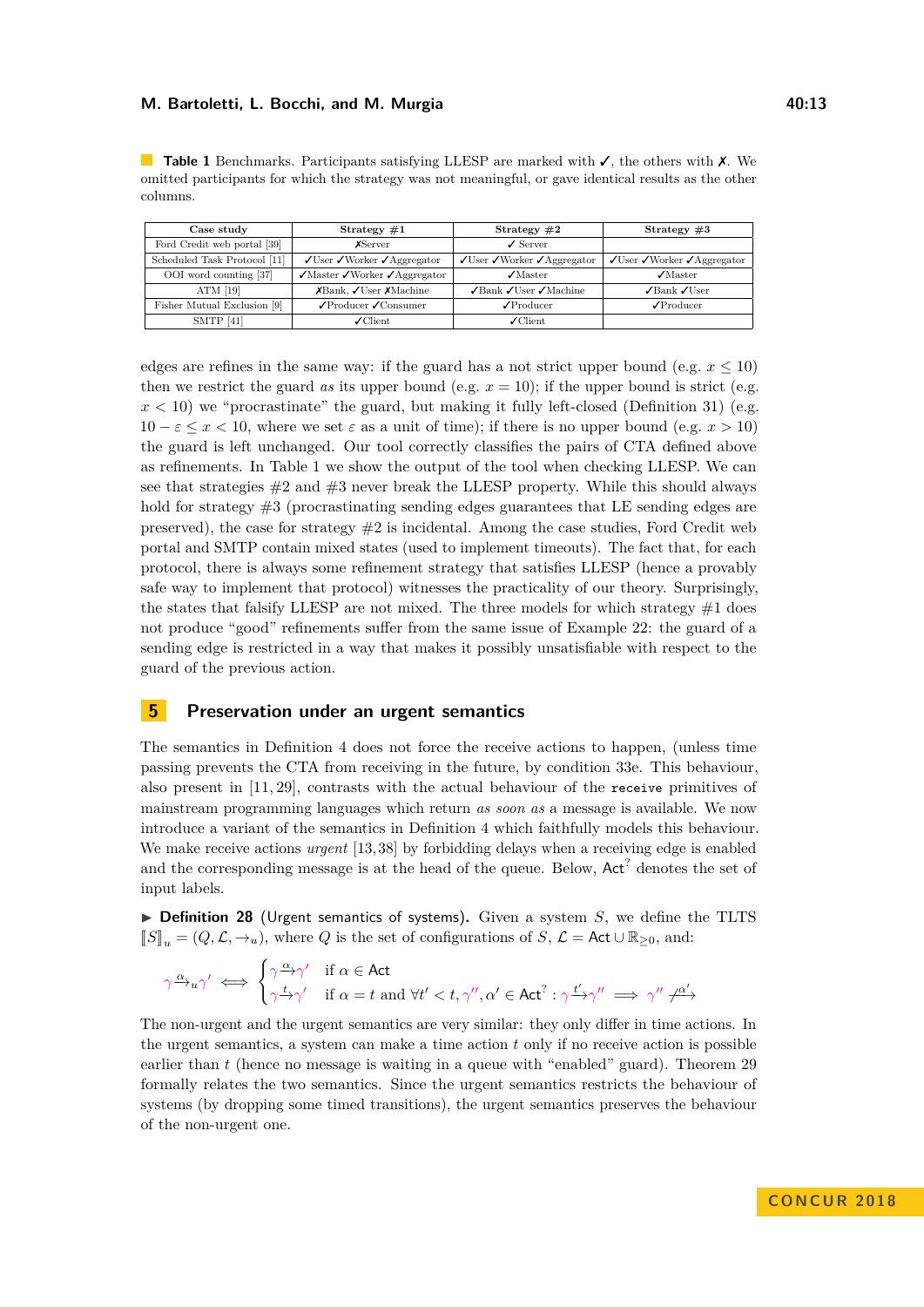#### **40:14 Progress-Preserving Refinements of CTA**

▶ **Theorem 29.** For all systems *S*, the relation  $\{((1, \gamma), (2, \gamma)) | \gamma$  is a configuration of *S*} *between states of*  $\llbracket S \rrbracket$ ,  $\# \llbracket S \rrbracket$  *is a timed simulation.* 

In general, however, a system that enjoys progress with the non-urgent semantics may not enjoy progress with the urgent one. This is illustrated by Example [30.](#page-13-3)

<span id="page-13-3"></span>**Example 30.** Consider the system  $S = (A_s, A_r)$ , where:

A<sup>s</sup> : *q*<sup>0</sup> *q*<sup>1</sup> sr!*a*(*<sup>y</sup>* = 0) A<sup>r</sup> : *q* 0 0 *q* 0 1 sr?*a*(*x >* 3)

With the non-urgent semantics,  $\gamma_0 \xrightarrow{\text{sr}:a} 3 \gamma = ((q_1, q'_0), (a, \varepsilon), \nu_0 + 3) \xrightarrow{t} \text{sr}:a \gamma$ , for all  $t \in \mathbb{R}_{\geq 0}$ . With the urgent semantics,  $\gamma_0 \frac{\text{sr!}a}{\text{s}^2} u \frac{3}{\text{s}^2} u \gamma \frac{a}{\text{s}^2} u$ , for all  $\alpha \neq 0$ . Hence, the non-urgent semantics leads to a final state, whereas the urgent semantics does not.

The issue highlighted by Example [30](#page-13-3) is subtle (but known in literature [\[13\]](#page-17-17)): if there is no precise point in time in which a guard becomes enabled (e.g. in *x >* 3), then the run may get stuck. In Definition [31](#page-13-2) we deal with this issue through a restriction on guards, which guarantees that urgent semantics preserves progress. Our restriction, generalising the notion of *right-open time progress* [\[13\]](#page-17-17) (to deal with non-convex guards), corresponds to forbidding guards defined as the conjunction of sub-guards of the form  $x > c$  (but we allow subguards of the form  $x \geq c$ ). To keep our results independent from the syntax of guards, our definition is based on sets of clock valuations.

<span id="page-13-2"></span>**Definition 31** (Fully left closed). For all  $\nu$ , and for all sets of clock valuations  $K$ , let  $D_{\nu}(K) = \{t | \nu + t \in K\}$  and let inf *Z* denote the infimum of *Z*. We say that a guard  $\delta$  is *fully left closed* iff:  $\forall \nu : \forall K \subseteq [\![\delta]\!] : (D_{\nu}(K) \neq \emptyset \implies \nu + \inf D_{\nu}(K) \in [\![\delta]\!]$ ). We say that a CTA is imput fully left closed when all guards in its presiding along ang fully left closed. A CTA is *input fully left closed* when all guards in its receiving edges are fully left closed. A system is input fully left closed when all its components are such.

Fully left closed guards ensure that there is an exact time instant in which a guard of an urgent action becomes enabled. The requirement that left closedness must hold for any subset  $K$  of the semantics of the guards is needed to cater for non-convex guards (i.e. guards with disjunctions). Consider e.g.  $\delta = 1 \le x \le 3 \vee x > 4$ . While  $\delta$  is left closed, it is *not* fully left closed: indeed, for  $K = \llbracket x > 4 \rrbracket \subseteq \llbracket \delta \rrbracket$ , it holds that inf  $D_{\nu_0}(K) = 4$ , but  $\nu + 4 \notin \llbracket \delta \rrbracket$ .

**Example 32.** The guard  $x > 3$  in Example [30](#page-13-3) is not fully left closed, as inf  $D_{\nu_0}([x > 3]) =$ inf  $\{t | t > 3\} = 3$ , but  $\nu_0 + 3 \notin [x > 3]$ . Instead, guard  $x \geq 3$  is fully left closed. Consider now a variant of the system of Example [30](#page-13-3) where guard  $x > 3$  is replaced by  $x \geq 3$ . The run  $\gamma_0 \frac{\text{sr!}a}{\text{s} \gamma_u} \rightarrow u \gamma$  would not get stuck and allow  $\gamma \frac{\text{sr?}a}{\text{s} \gamma_u}$ .

The following theorem states that urgent semantics preserves progress with respect to non-urgent semantics, when considering fully left closed systems.

<span id="page-13-1"></span> $\triangleright$  **Theorem 33** (Preservation of progress vs. urgency). Let *S* be input fully left closed. If *S enjoys global (resp. local) progress under the non-urgent semantics, then S enjoys global (resp. local) progress under the urgent semantics.*

# <span id="page-13-0"></span>**6 Implementing protocols via refinement**

We illustrate how to exploit our theory to implement timed protocols, by considering the real-world protocol in [\[37\]](#page-18-15), which distributedly counts the occurrences of a word in a log. Because of space limitations, we slightly simplify and adapt the protocol in [\[37\]](#page-18-15). The system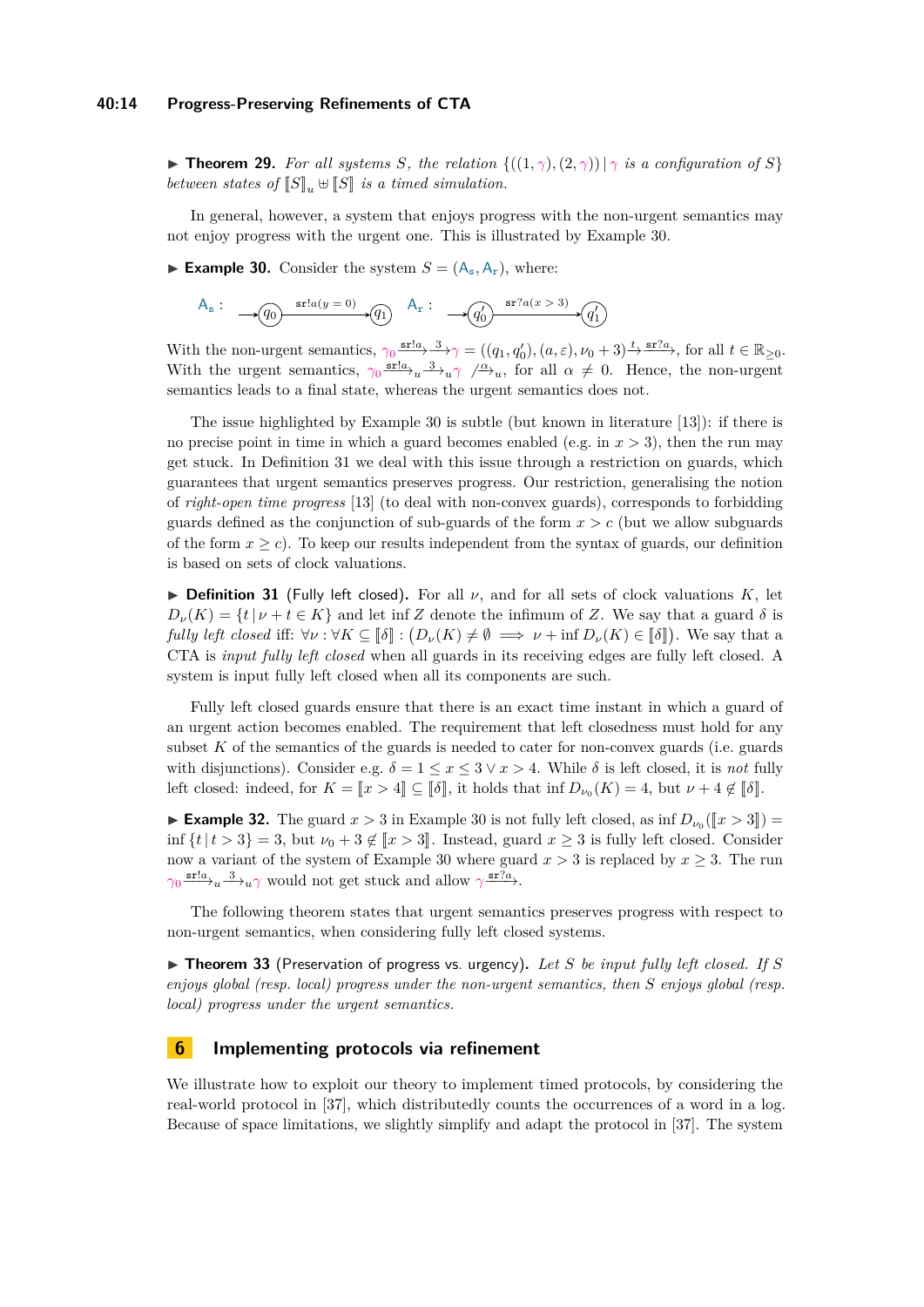<span id="page-14-0"></span>

**Figure 3** A<sub>M</sub> (left);  $A'_M \not\sqsubseteq_1 A_M$  (centre);  $A''_M \sqsubseteq_1 A_M$  (right).

has two nodes: a master  $M$  and a worker W. We focus on  $M$ , modelled as  $A_M$  in Figure [3](#page-14-0) (left).  $A_M$  repeatedly: sends a log to  $A_W$ , then either receives data from  $A_W$  (within timeout  $x < 9$ ) or sends a notice and terminates. We implement the CTA in Go, a popular programming language with concurrency features. Here, we just sketch an implementation which intuitively follows the CTA model. A rigorous correspondence between the Go primitives and the CTA model (supporting e.g., automatic code generation) is a future work that is out of the scope of this paper. We use: (i) variables of type time*.*Time as clocks (e.g., x), and (ii) function rel below to return the value (of type time*.*Duration) of a clock (since the last reset):

**func** rel (x **time** . Time ) **time** . Duration { return **time** . Now (). Sub (x )}

**A** naïve implementation in Go. We first attempt to implement  $A_M$  following  $A'_M$  (Figure [3\)](#page-14-0).  $\mathsf{A}'_\mathtt{M}$  is obtained from  $\mathsf{A}_\mathtt{M}$  by restricting guards obliviously of our results. We start from the edge from  $q_0$  to  $q_1$ , assuming that the preparation of the log to send takes 1s (with negligible iitter). This could result in the snippet below:

```
x := \text{time}. Now () // initial setting of clock x<br>2 \text{ time} Sleep (time Second * 1 - \text{rel}(x)) // sleep
2 time.Sleep (time.Second * 1 - rel (x)) // sleep for 1s<br>3 x = time.Now () // reset x
3 x = time . Now () // reset x
4 MW <- " log " // send string " log " on FIFO channel MW
```
The statement in line 2 represents the invocation of a time-consuming function that prepares the log to be sent in line 4 (here we send the string "log"). In general, implementations may be informed by estimated durations of code instructions. Providing such information is made possible by orthogonal research on cost analysis, e.g. [\[28\]](#page-18-16). Next, we want to (i) implement the receive action from  $q_1$  to  $q_3$  as a *blocking* primitive with timeout, (ii) minimise the waiting time of the master listening on the channel, and restrict the interval to  $x \geq 6 \land x \leq 7$ . This could result in the following:

```
1 time. Sleep (time. Second *6 - rel (x))<br>2 select f case res := \leq WM:
2 select { case res := <- WM :
3 // here goes the implementation of edge q3 -- > q1<br>4 case <- time. After(time. Second * 7 + time. Nanose
4 case <- time . After ( time . Second * 7 + time . Nanosecond * 1 - rel (x )):
                5 // here goes the implementation of edge q1 -- > q2
```
Note that without the addition of one nanosecond in line 4 above the snippet would implement a constraint  $(x > 6 \land x < 7)$ . To enable the program to read the message when  $x = 7$ , we add the smallest time unit in Go, which is negligible with respect to the protocol delays. The study of implementability of such equality constraints at this granularity of time is left as future work.

Next, we implement the edge from  $q_1$  to  $q_2$  by substituting line 5 above with:

```
1 time. Sleep (time. Second *9 - rel (x))<br>2 x = time Nov() // reset x
2 x = time . Now () // reset<br>3 MW <- "end" // send str
      MW <- "end" // send string "end"
```
The edge from  $q_3$  to  $q_1$  can be implemented in a similar way, where the sleep statement represents a time-consuming log preparation of 1s, as before.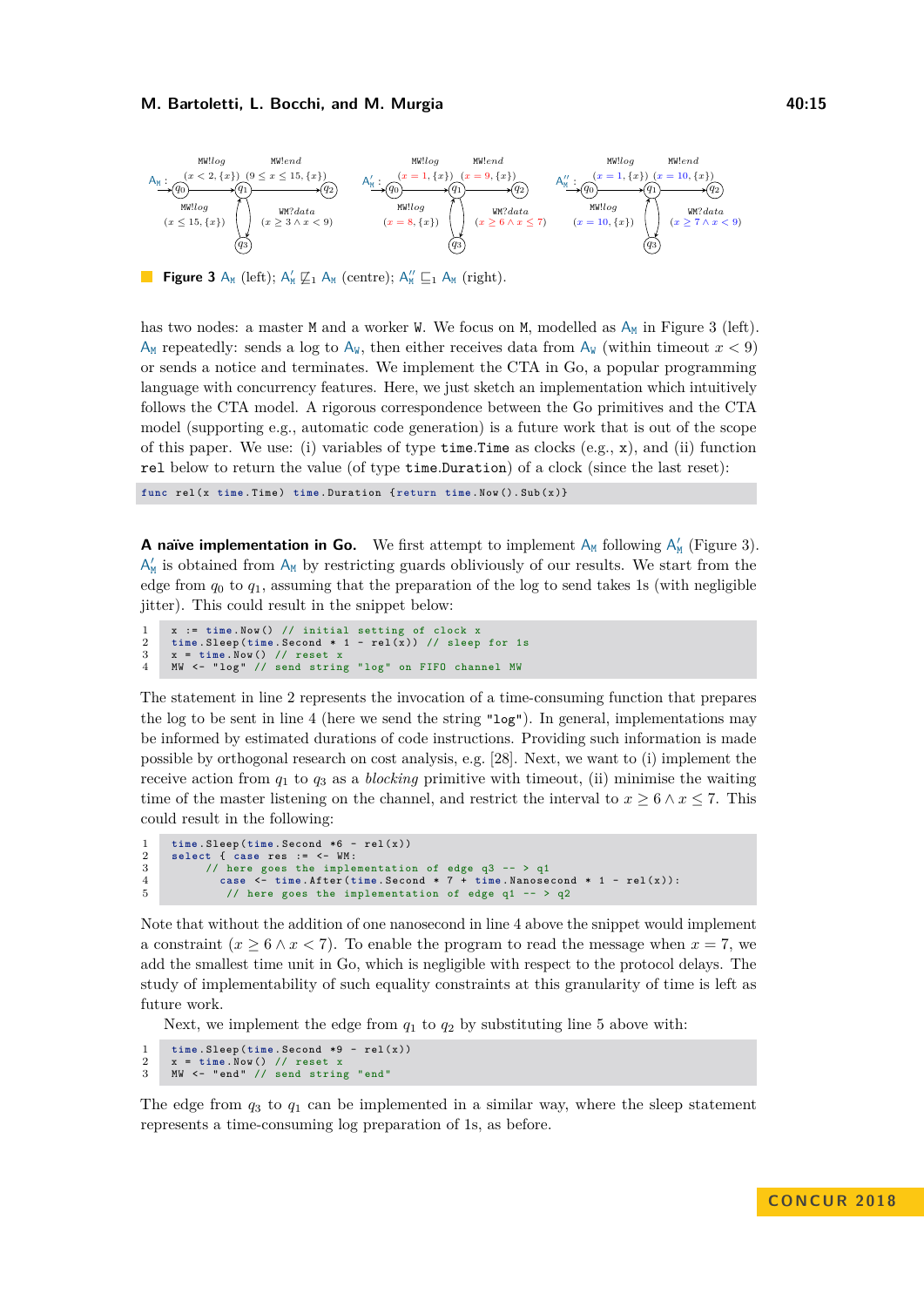#### **40:16 Progress-Preserving Refinements of CTA**

**Assessing implementations via our tool.** The implementation sketched in the previous paragraphs corresponds to  $A'_M$  (Figure [3\)](#page-14-0). Analysis of  $A'_M$  with our tool reveals that  $A'_M \not\sqsubseteq_1 A_M$ : the constraints of receiving edges of  $A_M$  have been restricted not respecting the final deadlines. From Section [4](#page-10-0) we know that  $A'_{M}$  may *not* preserve behaviour and progress. Suppose that the worker node is set to send the data to  $A_M$  when  $x = 8.5$ : according to the original specification  $A_M$ , this message is in time, hence the worker will expect a log message back from the master. However, in the implementation reflected in  $A'_{M}$ , the master will reply with an end message, potentially causing a deadlock. Thanks to Theorem [26](#page-11-0) we know that we can, instead, safely restrict the constraints using  $\sqsubseteq_1$ : guard  $x \ge 6 \wedge x \le 7$  of  $A'_{M}$  can be amended as  $x \ge 7 \wedge x < 9$ . After this amendment, however, the tool detects a violation of LLESP: the deadlines set by guards of sending edges from *q*<sup>3</sup> and *q*<sup>1</sup> are after the deadline of the receive action. A correct refinement  $A''_{M} \sqsubseteq_{1}^{L} A_{M}$  is shown in Figure [3](#page-14-0) (right) and can be used to produce the following implementation in Go:

```
MW := make ( chan string , 100)
WM := make(chan string, 100)
go func (){
  // q0 -- > q1x := time . Now ()
  time . Sleep ( time . Second *1 - rel ( x ))
  x = time . Now ()
  MW <- " log "
// q1 -- > q3
  time . Sleep ( time . Second *7 - rel ( x ))
  select {
                                                      case res := <- WM :
                                                        1/ q3 -- > q2
                                                        x = time. Now()time . Sleep ( time . Second *10 - rel (x ))
                                                      MW <- " log "
case <- time . After ( time . Second *9 - rel (x )):
                                                        // q1 -- > q2time . Sleep ( time . Second *10 - rel (x ))
                                                          x = time . Now ()
                                                        MW <- " end " }}()
                                                    }
```
**Practicality.** In some scenarios, one may want to implement receive actions with *non-blocking* primitives (unlike above, where we have used blocking ones). Non-blocking primitives can be modelled as CTA refinements where constraints (e.g.,  $x \leq 9$ ) are restricted to a point in time (e.g.,  $x = 9$ ). Punctual guards can be attained in the real world by assuming a tolerance (e.g., around 9) that is negligible against the scale of *x*. In some cases, it may be desirable to *not* restrict the constraint of receive actions, to be able to receive a message as soon as possible.

CTA can capture delays of the communication medium e.g., by adding them at the receiver side. This is common when using semantics where actions are timeless and delays are modelled separately, as these semantics can be encoded into ones where actions have an associated duration.

Our theory can be applied to non real-time operating systems and languages (like, e.g., Go), as long as the time granularity of the modelled protocols is coarse enough with respect to the jitter of the operating system / language. However, negligible delays may accumulate, eventually compromising the correctness of long-lived protocols. In this case, adjustments like e.g. those suggested in [\[37\]](#page-18-15) or based on analysis on the robustness of protocols to jitters [\[31\]](#page-18-17), may be in order to recover correctness.

# **7 Conclusions**

Our theory provided a formal basis to support implementation of well-behaved systems from well-behaved models. This is obtained through a decidable refinement relation, and a condition (LLESP) that guarantees behaviour and progress preservation. To overcome the undecidability results of refinement in asynchronous models [\[15,](#page-17-11) [30\]](#page-18-11), we considered "purely timed" refinements, that only affect time constraints. While not fully general, our refinement captures the practical relations between models, and implementations obtained by following them (Section [6\)](#page-13-0). Moreover, our refinement and the LLESP condition apply well to realistic protocols expressed as CTA (Section [4\)](#page-11-3): for each participant of each protocol in our portfolio,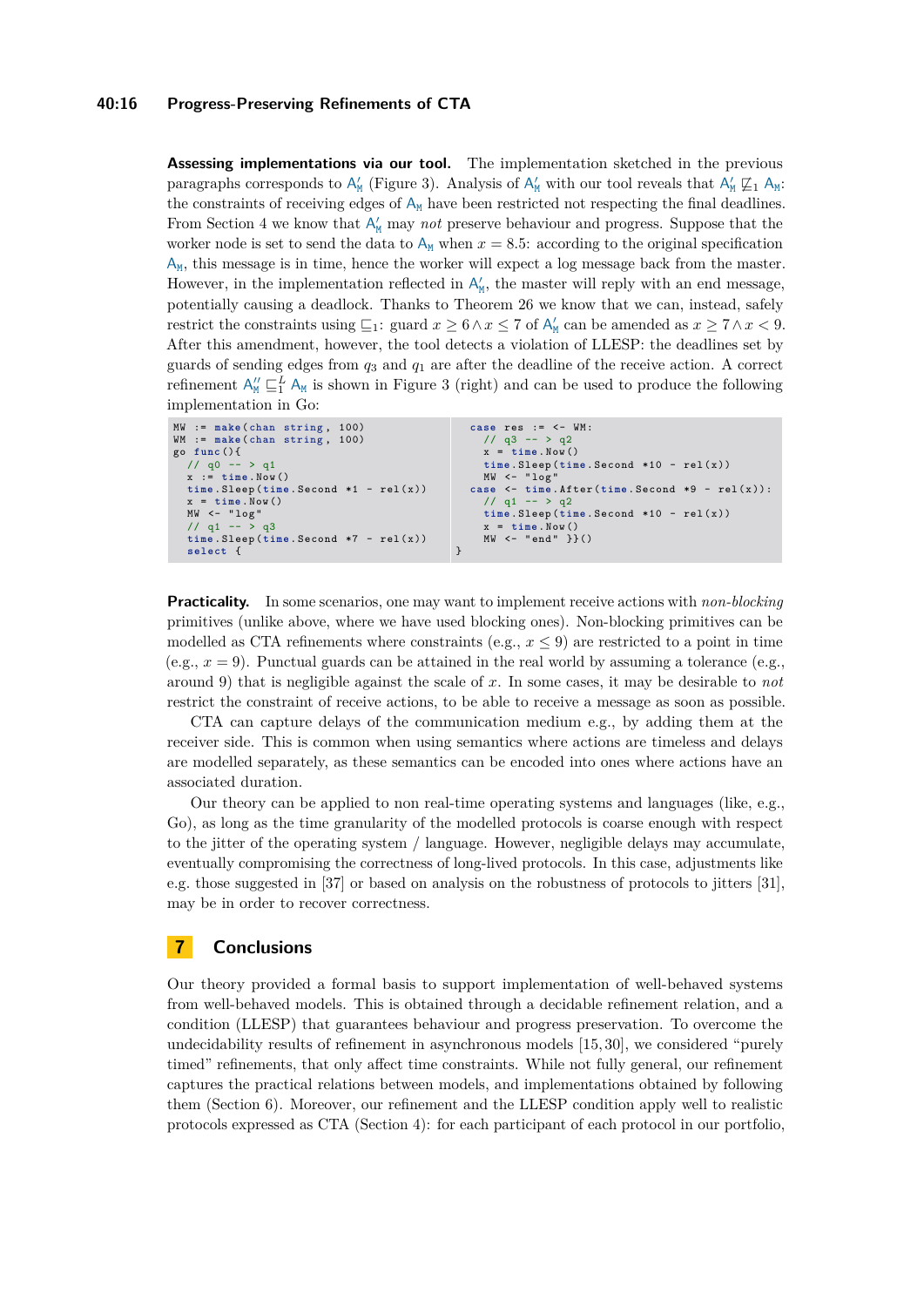there exist one or more non-trivial (i.e. not the identity) LLESP refinements, from which one can derive behaviour- and progress-preserving implementations of that protocol. Evaluating our theory was facilitated by a tool, that can also be used to guide implementations. Being this the first work which enables refinements between CTA, there is no benchmark against which to study limitations or compare with. Other "purely timed" refinements strategies inspired by literature gave only negative results (Fact [27\)](#page-11-1) when applied to the asynchronous timed setting, hence e.g., even if an implementation preserves the interactions structure of the initial CTA, and even if the timings of actions chosen for the implementation are within the range of the guards of the initial CTA, still that implementation may not preserve behaviour or progress.

Technically, we focused on interaction-based (rather than language-based) semantics, improving the state of the art in two ways: mixed choices and urgency. Mixed choices cannot be expressed in models based on session types of [\[11,](#page-17-2) [12\]](#page-17-10). There, interactions follow two constructs: *selection*, which corresponds to an internal choice of send actions, and *branching*, an external choice of receive actions. The behaviour of mixed states captured by our semantics falls somewhere in between internal and external choices, so it is not expressible in the setting of [\[11,](#page-17-2) [12\]](#page-17-10). Besides, the known semantics [\[11,](#page-17-2) [12,](#page-17-10) [29\]](#page-18-3) do not account for urgency. Our preservation results from non-urgent to urgent semantics pave the way to *implementations* of refinements that preserve behaviour and progress (e.g. derived incrementally using the non-urgent semantics, and relying on the results in Section [4\)](#page-10-0).

Other work on relating timed models with implementations is, e.g.  $[2, 3]$  $[2, 3]$ . The work  $[2]$ approximates dense time models in synchronous models with fixed sampling rates, so to enable for hardware implementations. Here, instead, we considered asynchronous models, and delays at a coarser granularity, aiming at time-sensitive (not necessarily real-time) languages. The work [\[3\]](#page-16-7) generates Erlang code from real-time Rebeca models (so, focussing on the actor model, rather than on FIFO channels). Extending our tool in this direction is an ongoing work of ours.

#### **References**

- <span id="page-16-2"></span>**1** Parosh Aziz Abdulla, Mohamed Faouzi Atig, and Shankara Narayanan Krishna. What is decidable about perfect timed channels? *CoRR*, abs/1708.05063, 2017. [arXiv:1708.05063](http://arxiv.org/abs/1708.05063).
- <span id="page-16-6"></span>**2** Parosh Aziz Abdulla, Pavel Krcál, and Wang Yi. Sampled semantics of timed automata. *Logical Methods in Computer Science*, 6(3), 2010. URL: [http://arxiv.org/abs/1007.](http://arxiv.org/abs/1007.2783) [2783](http://arxiv.org/abs/1007.2783).
- <span id="page-16-7"></span>**3** Luca Aceto, Matteo Cimini, Anna Ingólfsdóttir, Arni Hermann Reynisson, Steinar Hugi Sigurdarson, and Marjan Sirjani. Modelling and simulation of asynchronous real-time systems using timed Rebeca. *Sci. Comput. Program.*, 89:41–68, 2014.
- <span id="page-16-0"></span>**4** Rajeev Alur and David L. Dill. A theory of timed automata. *Theor. Comput. Sci.*, 126(2):183–235, 1994.
- <span id="page-16-1"></span>**5** Advanced Message Queuing protocols (AMQP) homepage. <https://www.amqp.org/>.
- <span id="page-16-5"></span>**6** Joe Armstrong. *Programming Erlang: Software for a Concurrent World*. Pragmatic Bookshelf, 2007.
- <span id="page-16-3"></span>**7** Massimo Bartoletti, Tiziana Cimoli, and Maurizio Murgia. Timed session types. *Logical Methods in Computer Science*, 13(4), 2017. [doi:10.23638/LMCS-13\(4:25\)2017](http://dx.doi.org/10.23638/LMCS-13(4:25)2017).
- <span id="page-16-4"></span>**8** Massimo Bartoletti, Alceste Scalas, and Roberto Zunino. A semantic deconstruction of session types. In *CONCUR*, volume 8704 of *Lecture Notes in Computer Science*, pages 402–418. Springer, 2014. [doi:10.1007/978-3-662-44584-6\\_28](http://dx.doi.org/10.1007/978-3-662-44584-6_28).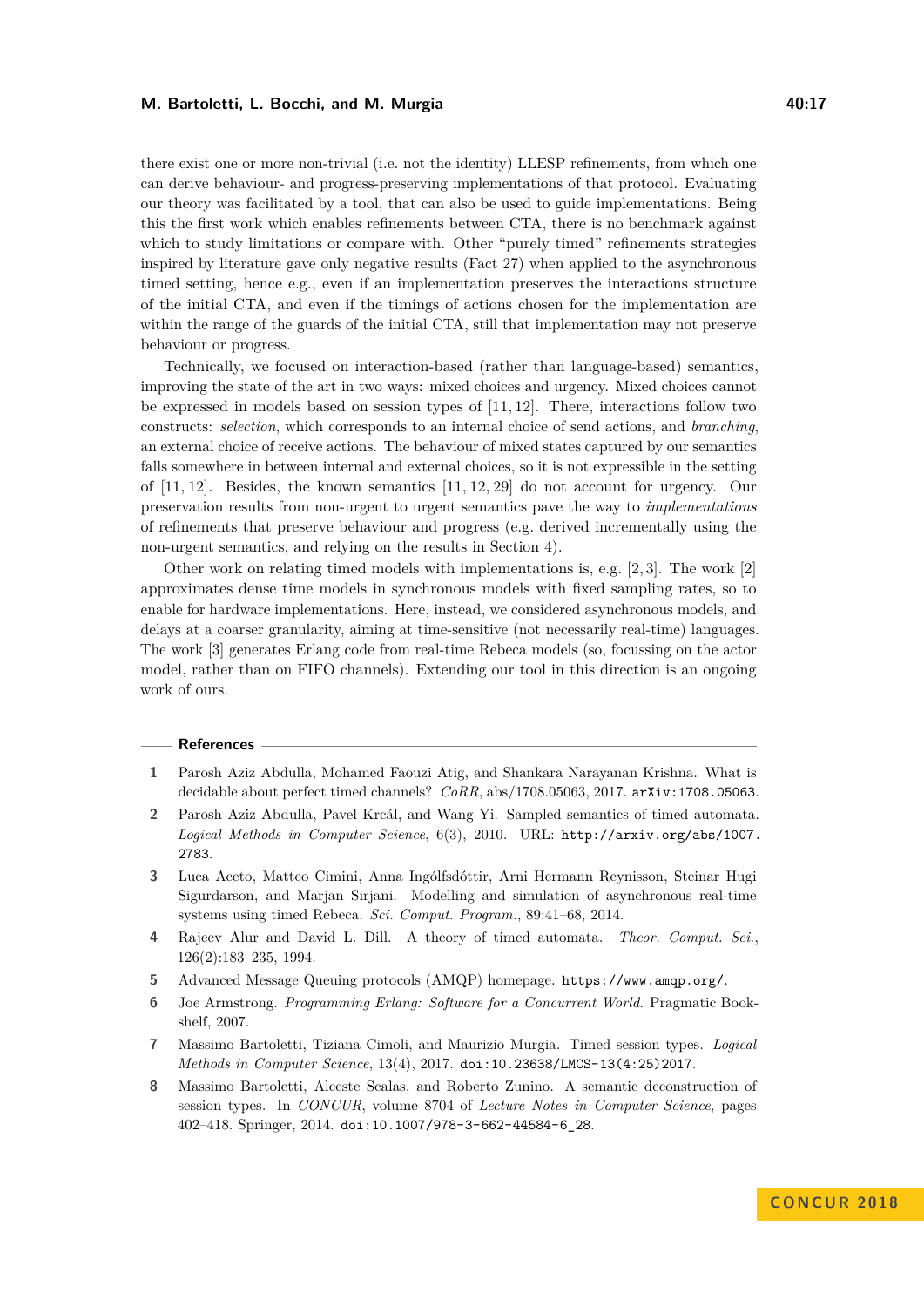### **40:18 Progress-Preserving Refinements of CTA**

- <span id="page-17-16"></span>**9** Gerd Behrmann, Alexandre David, and Kim G. Larsen. A tutorial on Uppaal. In *SFM*, volume 3185 of *Lecture Notes in Computer Science*, pages 200–236. Springer, 2004. [doi:](http://dx.doi.org/10.1007/b110123) [10.1007/b110123](http://dx.doi.org/10.1007/b110123).
- <span id="page-17-14"></span>**10** Johan Bengtsson and Wang Yi. Timed automata: Semantics, algorithms and tools. In *Lectures on Concurrency and Petri Nets*, volume 3098 of *Lecture Notes in Computer Science*, pages 87–124. Springer, 2003. [doi:10.1007/b98282](http://dx.doi.org/10.1007/b98282).
- <span id="page-17-2"></span>**11** Laura Bocchi, Julien Lange, and Nobuko Yoshida. Meeting deadlines together. In *CON-CUR*, volume 42 of *LIPIcs*, pages 283–296. Schloss Dagstuhl - Leibniz-Zentrum fuer Informatik, 2015. [doi:10.4230/LIPIcs.CONCUR.2015.283](http://dx.doi.org/10.4230/LIPIcs.CONCUR.2015.283).
- <span id="page-17-10"></span>**12** Laura Bocchi, Weizhen Yang, and Nobuko Yoshida. Timed multiparty session types. In *CONCUR*, volume 8704 of *Lecture Notes in Computer Science*, pages 419–434. Springer, 2014. [doi:10.1007/978-3-662-44584-6\\_29](http://dx.doi.org/10.1007/978-3-662-44584-6_29).
- <span id="page-17-17"></span>**13** Sébastien Bornot, Joseph Sifakis, and Stavros Tripakis. Modeling urgency in timed systems. In *COMPOS*, volume 1536 of *Lecture Notes in Computer Science*, pages 103–129. Springer, 1997. [doi:10.1007/3-540-49213-5\\_5](http://dx.doi.org/10.1007/3-540-49213-5_5).
- <span id="page-17-1"></span>**14** Daniel Brand and Pitro Zafiropulo. On communicating finite-state machines. *J. ACM*, 30(2):323–342, 1983.
- <span id="page-17-11"></span>**15** Mario Bravetti, Marco Carbone, and Gianluigi Zavattaro. Undecidability of asynchronous session subtyping. *Inf. Comput.*, 256:300–320, 2017.
- <span id="page-17-13"></span>**16** Eric J. Bruno and Greg Bollella. *Real-Time Java Programming: With Java RTS*. Prentice Hall PTR, Upper Saddle River, NJ, USA, 1st edition, 2009.
- <span id="page-17-6"></span>**17** Stefano Cattani and Marta Z. Kwiatkowska. A refinement-based process algebra for timed automata. *Formal Asp. Comput.*, 17(2):138–159, 2005.
- <span id="page-17-12"></span>**18** Karlis Cerans. Decidability of bisimulation equivalences for parallel timer processes. In *CAV*, volume 663 of *Lecture Notes in Computer Science*, pages 302–315. Springer, 1992. [doi:10.1007/3-540-56496-9](http://dx.doi.org/10.1007/3-540-56496-9).
- <span id="page-17-15"></span>**19** Prakash Chandrasekaran and Madhavan Mukund. Matching scenarios with timing constraints. In *FORMATS*, volume 4202 of *Lecture Notes in Computer Science*, pages 98–112. Springer, 2006. [doi:10.1007/11867340](http://dx.doi.org/10.1007/11867340).
- <span id="page-17-8"></span>**20** Tzu-Chun Chen, Mariangiola Dezani-Ciancaglini, Alceste Scalas, and Nobuko Yoshida. On the preciseness of subtyping in session types. *Logical Methods in Computer Science*, 13(2), 2017.
- <span id="page-17-4"></span>**21** Chris Chilton, Marta Z. Kwiatkowska, and Xu Wang. Revisiting timed specification theories: A linear-time perspective. In *FORMATS*, volume 7595 of *Lecture Notes in Computer Science*, pages 75–90. Springer, 2012. [doi:10.1007/978-3-642-33365-1\\_7](http://dx.doi.org/10.1007/978-3-642-33365-1_7).
- <span id="page-17-0"></span>**22** Lorenzo Clemente, Frédéric Herbreteau, Amélie Stainer, and Grégoire Sutre. Reachability of communicating timed processes. In *FoSSaCS*, volume 7794 of *Lecture Notes in Computer Science*, pages 81–96. Springer, 2013. [doi:10.1007/978-3-642-37075-5\\_6](http://dx.doi.org/10.1007/978-3-642-37075-5_6).
- <span id="page-17-5"></span>**23** Alexandre David, Kim G. Larsen, Axel Legay, Ulrik Nyman, Louis-Marie Traonouez, and Andrzej Wasowski. Real-time specifications. *STTT*, 17(1):17–45, 2015. [doi:10.1007/](http://dx.doi.org/10.1007/s10009-013-0286-x) [s10009-013-0286-x](http://dx.doi.org/10.1007/s10009-013-0286-x).
- <span id="page-17-9"></span>**24** Romain Demangeon and Kohei Honda. Full abstraction in a subtyped pi-calculus with linear types. In *CONCUR*, volume 6901 of *Lecture Notes in Computer Science*, pages 280–296. Springer, 2011. [doi:10.1007/978-3-642-23217-6\\_19](http://dx.doi.org/10.1007/978-3-642-23217-6_19).
- <span id="page-17-3"></span>**25** Henning Dierks, Sebastian Kupferschmid, and Kim Guldstrand Larsen. Automatic abstraction refinement for timed automata. In *FORMATS*, volume 4763 of *Lecture Notes in Computer Science*, pages 114–129. Springer, 2007. [doi:10.1007/978-3-540-75454-1\\_10](http://dx.doi.org/10.1007/978-3-540-75454-1_10).
- <span id="page-17-7"></span>**26** Harald Fecher, Mila E. Majster-Cederbaum, and Jinzhao Wu. Refinement of actions in a real-time process algebra with a true concurrency model. *Electr. Notes Theor. Comput. Sci.*, 70(3):260–280, 2002. [doi:10.1016/S1571-0661\(05\)80496-7](http://dx.doi.org/10.1016/S1571-0661(05)80496-7).